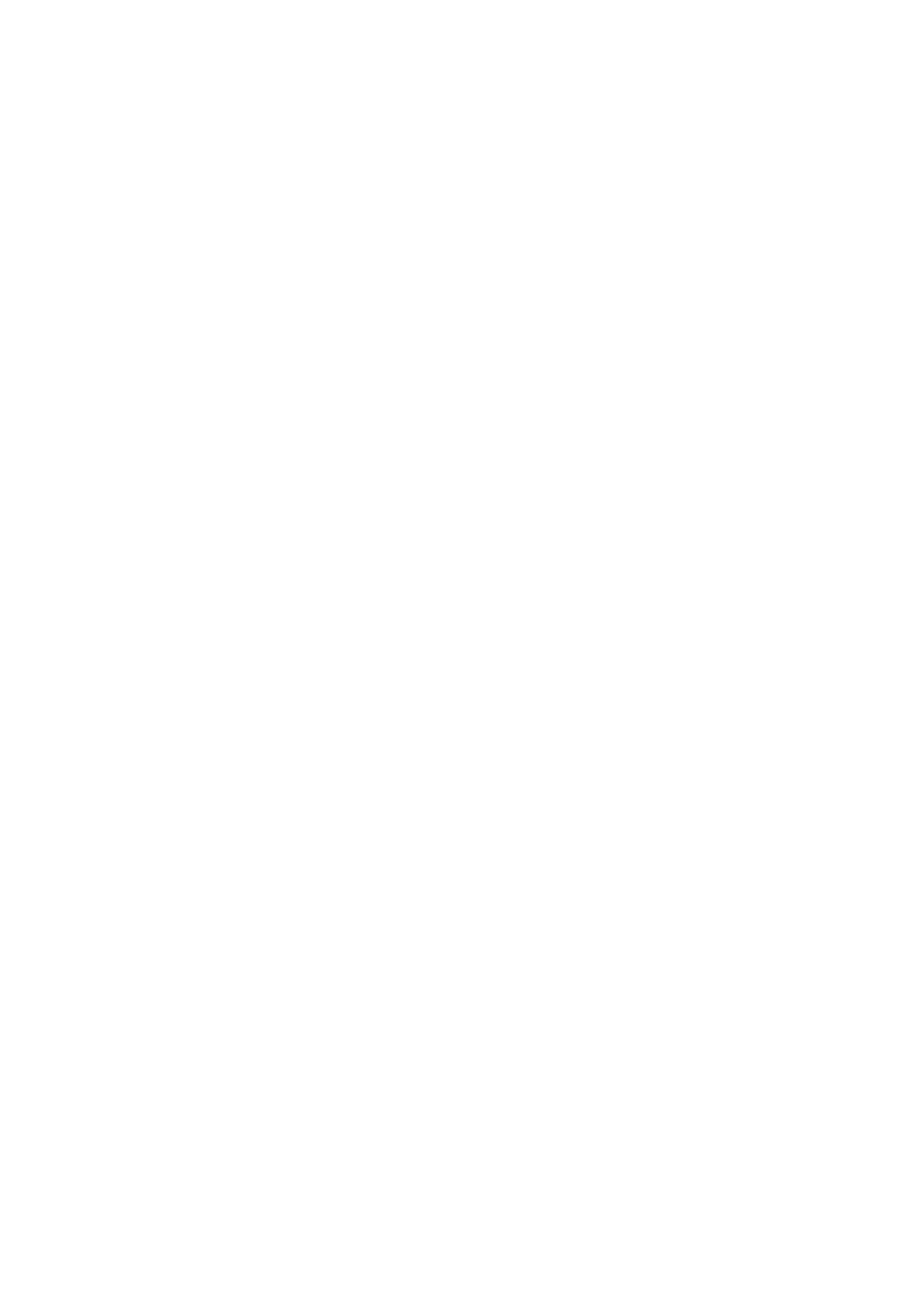# **EUROPEAN UNIVERSITY INSTITUTE MAX WEBER PROGRAMME**

*Neoliberalism's Three Faces*

STEPHANIE LEE MUDGE

EUI Working Paper MWP No. 2008/34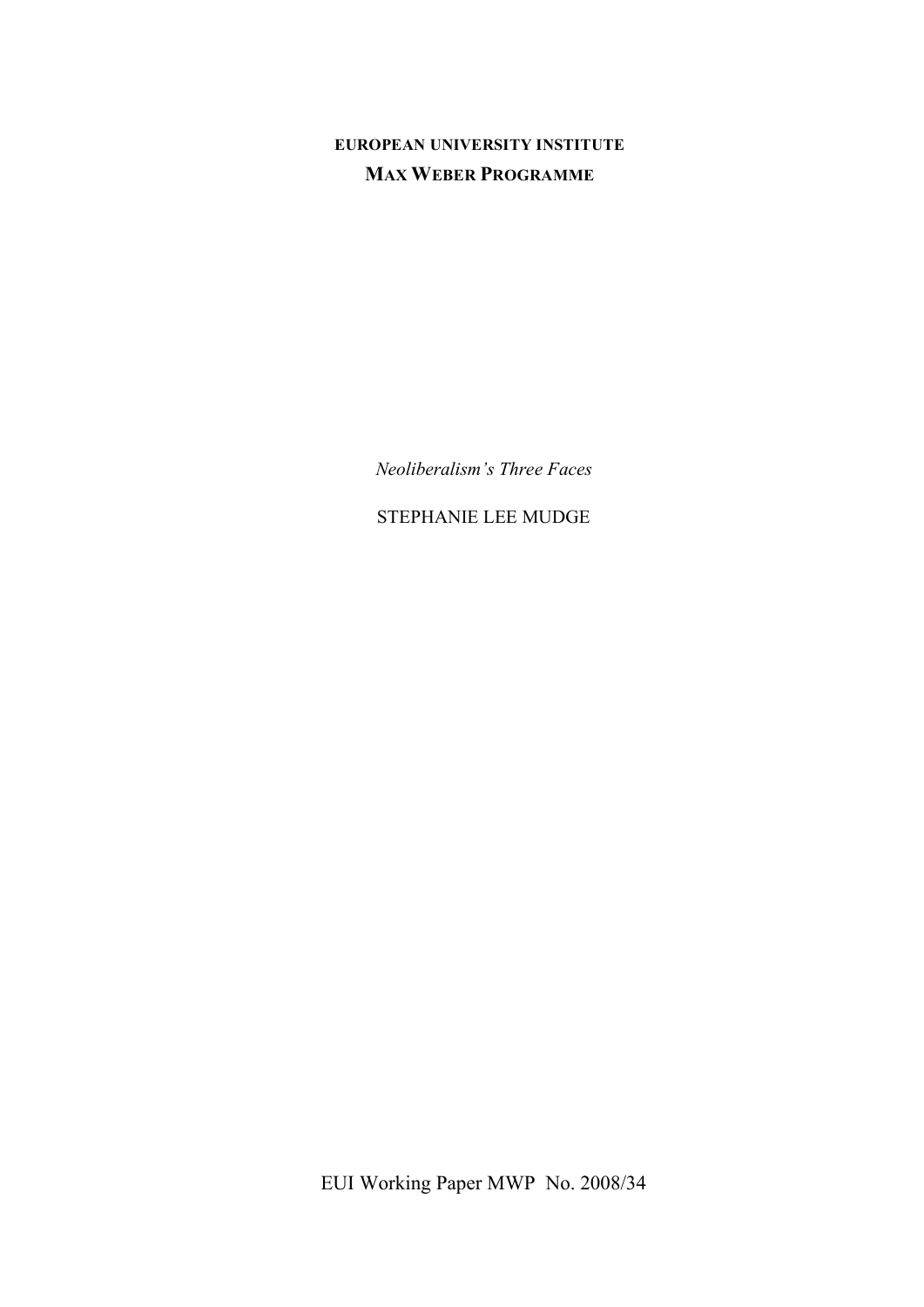This text may be downloaded for personal research purposes only. Any additional reproduction for other purposes, whether in hard copy or electronically, requires the consent of the author(s), editor(s). If cited or quoted, reference should be made to the full name of the author(s), editor(s), the title, the working paper or other series, the year, and the publisher.

The author(s)/editor(s) should inform the Max Weber Programme of the EUI if the paper is to be published elsewhere, and should also assume responsibility for any consequent obligation(s).

ISSN 1830-7728

© 2008 Stephanie Lee Mudge

Printed in Italy European University Institute Badia Fiesolana I – 50014 San Domenico di Fiesole (FI) Italy

> http://www.eui.eu/ http://cadmus.eui.eu/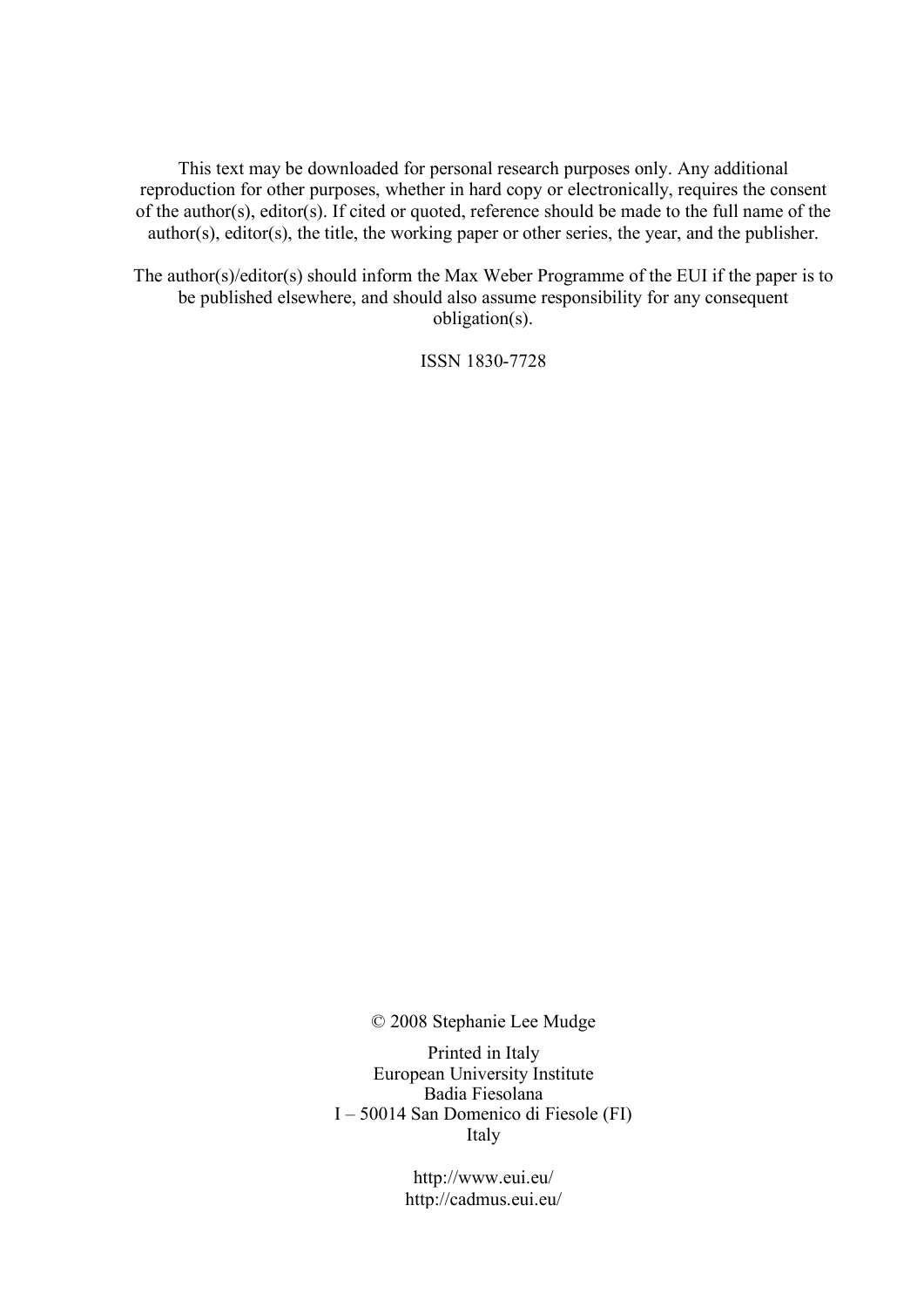#### **Abstract**

Neoliberalism is oft invoked but ill-defined in the social sciences. This paper develops a tripartite definition of neoliberalism using tools from institutionalism and field theory. It argues that neoliberalism is a *sui generis* ideological system born of historical processes of struggle and collaboration in three worlds: intellectual, bureaucratic, and political. Among neoliberalism's three 'faces,' its mode as a form of politics has received the least attention. To fill this gap, I develop a definition of neoliberal politics as struggles over political authority that are bounded by a particularly market-centric set of ideas about the state's responsibilities, the locus of state authority, and the state's central constituencies. Given that social democratic politics were particularly powerful in Western Europe for much of the postwar period, neoliberalism among the mainstream parties of the European left deserves particular attention.

#### **Keywords**

Neoliberalism, economic thought, institutionalism, political economy, intellectuals, left politics.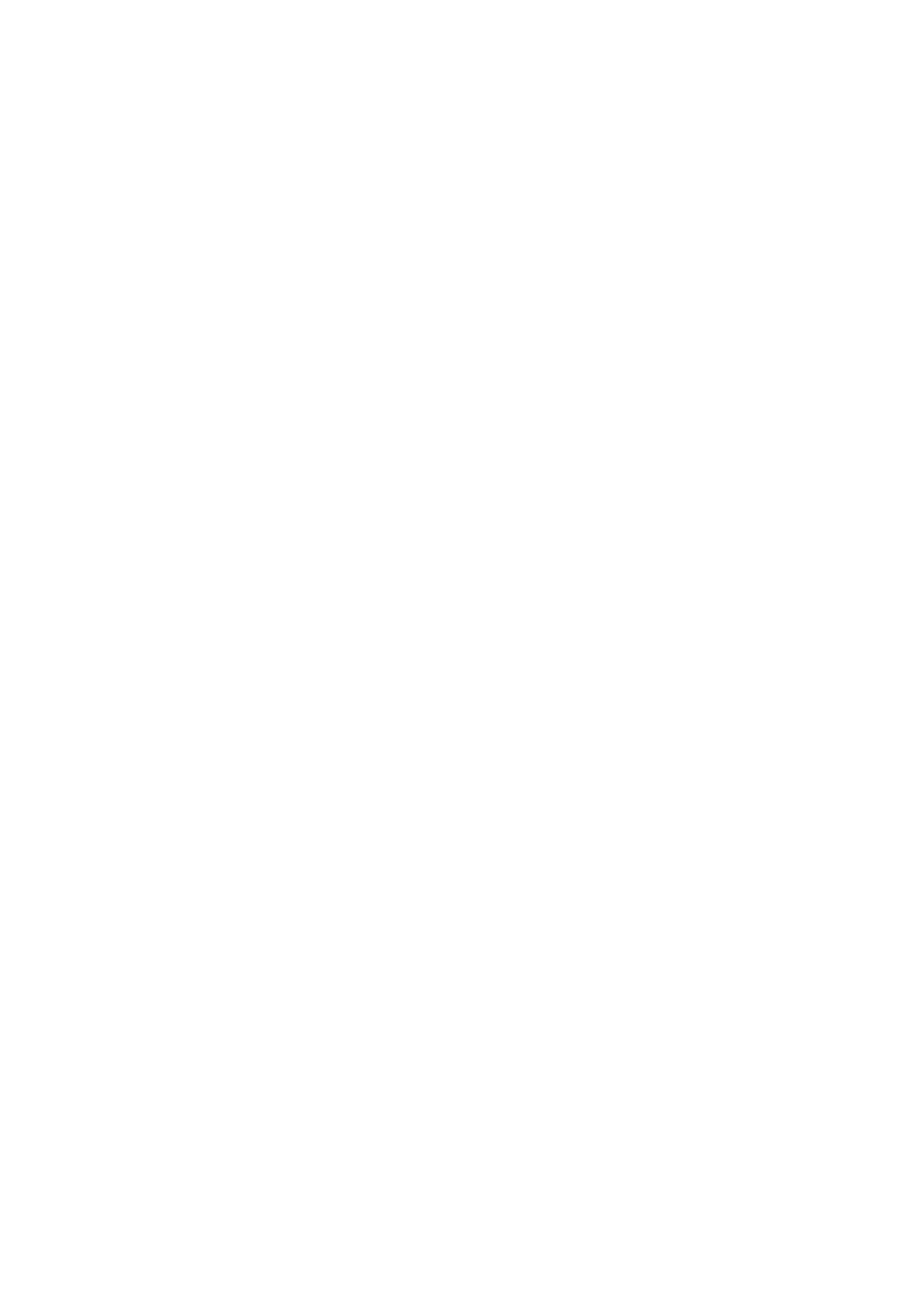*Neoliberalism's Three Faces*♣

#### STEPHANIE LEE MUDGE

Max Weber Post-Doctoral Fellow (2007-2008) European University Institute, Florence, Italy

#### **Introduction**

 $\overline{a}$ 

In the 1990s political observers began to note the demise, for better or worse, of politics as we knew them. In the words of Colin Crouch (1997) the mainstream parties of the left came to live "in a political world which is not of their making"  $(1997: 352)$ —a world whose very structure is antithetical to the goals and principles of social democracy. A growing sociological literature traces an international turn toward free markets from the 1970s, placing particular emphasis on the production and export of the 'Washington consensus'<sup>2</sup> from North to Central and South America (Babb 2004; Campbell and Pedersen 2001; Dezelay and Garth 2002b; Fourcade-Gourinchas and Babb 2002a; Massey, R and Behrman 2006b). Focusing on the West, specialists in comparative politics cite the decline of partisan identities within the electorates of rich democracies, a rise of professional political parties that do not adhere to 'old' ideological divides, and the waning significance of partisan government as a predictor of macroeconomic policy choices (Boix 2000; Dalton and Wattenberg 2002; Fiorina  $2002$ ).<sup>3</sup> Meanwhile a synthetic literature drawing from the 'institutionalisms' in economics, political science, and sociology emphasizes the global spread of ideas as a central explanatory factor behind the diffusion of (neo)liberal policies (Dobbin, Simmons and Garrett 2007; Henisz, Zelner and Guillen 2005; Quinn and Toyoda 2007).

<sup>♣</sup> A more current version of this paper, titled "What is Neo-liberalism?", is forthcoming in the October 2008 edition of the *Socio-Economic Review.* The author thanks Sven Steinmo, Peter Mair, Brigitte LeNormand, David McCourt, and my fellow Max Weber Fellows for commentary and critical insights. Support was provided by the Max Weber Programme of the European University Institute.  $1$ <sup>1</sup> Crouch refers here specifically to the British New Labour victory in 1997, comparing it to Churchill's

Conservatives' victory in 1951. Similar claims have been made about social democratic politics in

general.<br><sup>2</sup> John Williamson is generally credited with coining this term and delineating its elements (Williamson

<sup>1993).&</sup>lt;br><sup>3</sup> The persistence of partisanship's decline is, however, a matter of dispute (Hetherington 2001).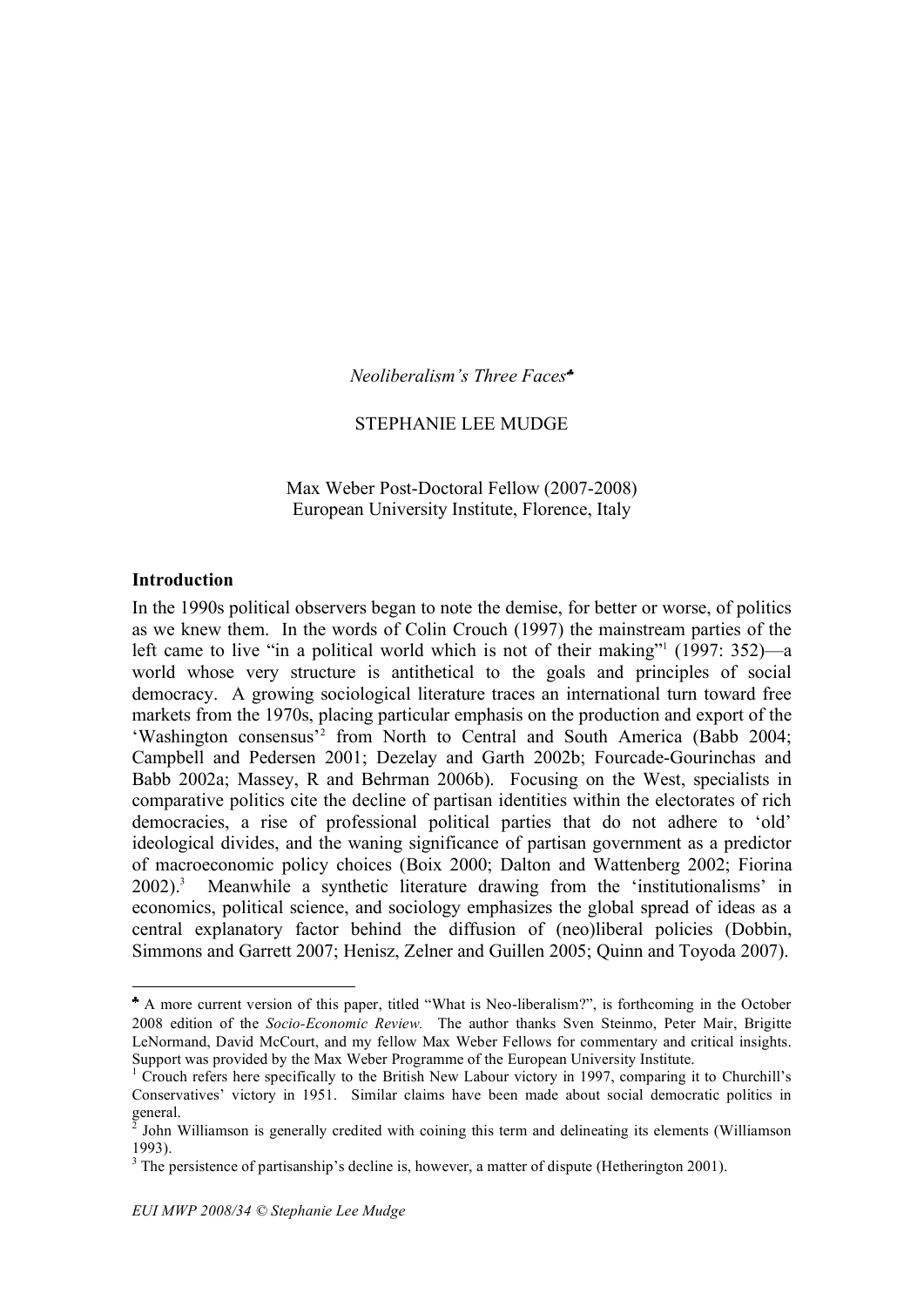These strands of analysis strike a common chord: the emergence of a new landscape in which familiar political categories of right and left have shifting meanings; partisan control over government has unpredictable implications for policymaking. How do we make sense of 'old' political categories in a neoliberal age? This paper contributes to scholarship on this question by developing a historically-grounded, tripartite concept of neoliberalism: as an intellectual-professional project, a repertoire of policies, and a form of politics. Addressing a conceptual gap in the existing literature, I focus specifically on neoliberalism's political face.

### **Preview of main arguments**

The paper makes three main arguments. First, neoliberalism is a *sui generis* ideological system born of historical processes of struggle and collaboration in three worlds: intellectual, bureaucratic, and political. Neoliberalism in other words has three distinctive and interconnected modes of expression, or three 'faces.'

(1) Neoliberalism's intellectual face is distinguished by (a) simultaneous transnationality and anchoring in Anglo-American academe; (b) gestation within welfare capitalism and spaces created by the Cold War divide; and (c) an unadulterated emphasis on the market as the source and arbiter of human freedoms.

(2) Its bureaucratic face is expressed in state policy: liberalization, deregulation, privatization, depoliticization, and monetarism. This family of reforms is targeted at promoting unfettered competition by getting the state out of the businesses of ownership and getting politicians out of the business of *dirigiste*-style economic management.

(3) Neoliberal politics, where 'politics' denote bounded struggles over political authority, share a particular ideological center. They are bounded by profoundly market-centric notions about the state's responsibilities (to unleash market forces wherever possible), the locus of state authority (paradoxically, to limit the reach of political decision-making), and the state's central constituencies (business, finance, and middle class professionals).

Second, I argue that a failure to grasp neoliberalism's intersection with politics imposes serious limitations on a social scientific grasp of its effects. The three faces of neoliberalism share a common and distinctive ideological core: the elevation of the market over all other forms of organization. Neoliberalism in this distinctive form was born in the non-political spaces of the intellectual field, and came to intersect with political life since the 1970s with little regard for 'old' political distinctions or national boundaries.

Despite neoliberalism's pervasiveness there is a tendency to construe it narrowly in both political and geographical terms. Geographically, neoliberalism is often conflated with Anglo- and American politics, implying that Continental and Northern European political elites are 'naturally' opposed to the implementation of neoliberal policies. Pointing to the international diffusion of market reforms, I highlight that this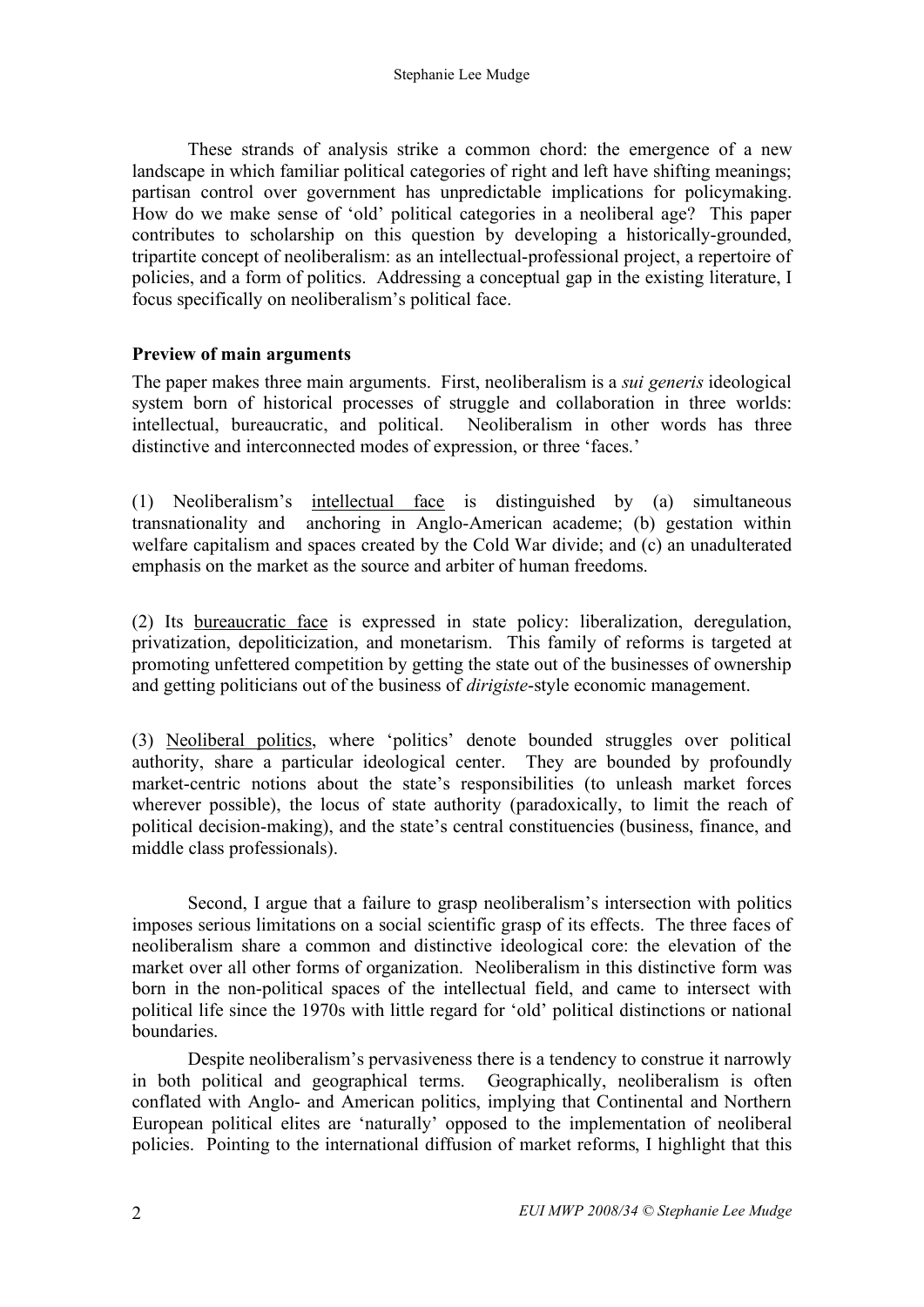claim should be evaluated empirically rather than taken as a given. Politically, there is a problematic tendency to conflate neoliberalism with the political right. But an uncritical blindness to neoliberalism as a force that cross-cuts 'old' right-left divides tends to preempt social scientific inquiry into an as-yet unexplained historical phenomenon: that the most effective advocates of policies understood as neoliberal in Western Europe (and beyond) have often been political and intellectual elites who are sympathetic to, or are representatives of, the left and center-left.

Third, and finally, I argue that a tendency to focus on politics in Anglo-liberal countries or strictly within the ranks of the political right is likely to miss most of the action. The neoliberal era was born from a previous hegemonic age in which politics were bounded by welfarist, statist, and Keynesian systems of thought: social democratic politics. This prior political form was particularly dominant in Western Europe, giving rise to some of the most extensive welfare institutions the world has known. Given their historical starting point as the beating heart of social democratic politics, neoliberalism in the politics of the mainstream parties of the European left deserves special attention.

# **Definitions and theoretical perspective**

Neoliberalism is an oft-used term that can mean many different things. For Campbell and Pedersen (Campbell and Pedersen 2001) neoliberalism is:

[A] heterogeneous set of institutions consisting of various ideas, social and economic policies, and ways of organizing political and economic activity…. Ideally, it includes *formal institutions*, such as minimalist welfare-state, taxation, and business regulation programs; flexible labor markets and decentralized capital-labor relations unencumbered by strong unions and collective bargaining; and the absence of barriers to international capital mobility. It includes institutionalized *normative principles* favoring freemarket solutions to economic problems, rather than bargaining or indicative planning, and a dedication to controlling inflation even at the expense of full employment. It includes institutionalized *cognitive principles*, notably a deep, taken-for-granted belief in neoclassical economics (Campbell and Pederson 2001: 5, emphasis added).

This institutionalist definition of neoliberalism provides a useful starting point, but fails to incorporate neoliberalism's structural-social origins. Neoliberalism became an institution—that is, a system of rules or rule-like patterns of thought and action—via historical processes of struggle and collaboration.

Adding a historical and structural basis to Campbell and Pedersen's definition, neoliberalism is defined here as *a market-centric ideological system born at the intersection of three fields: the 'human' or social sciences, the state (or the 'bureaucratic field'), and the political field* (Bourdieu 1992; Bourdieu 1994; Bourdieu 2005; Bourdieu and Wacquant 1992). Neoliberalism is thus a multi-faceted thing with at least three faces: intellectual, bureaucratic, and political. Stated differently, neoliberalism exists as an intellectual-professional project of academic and nonacademic knowledge producers and other 'new class' actors (King and Szelényi 2004),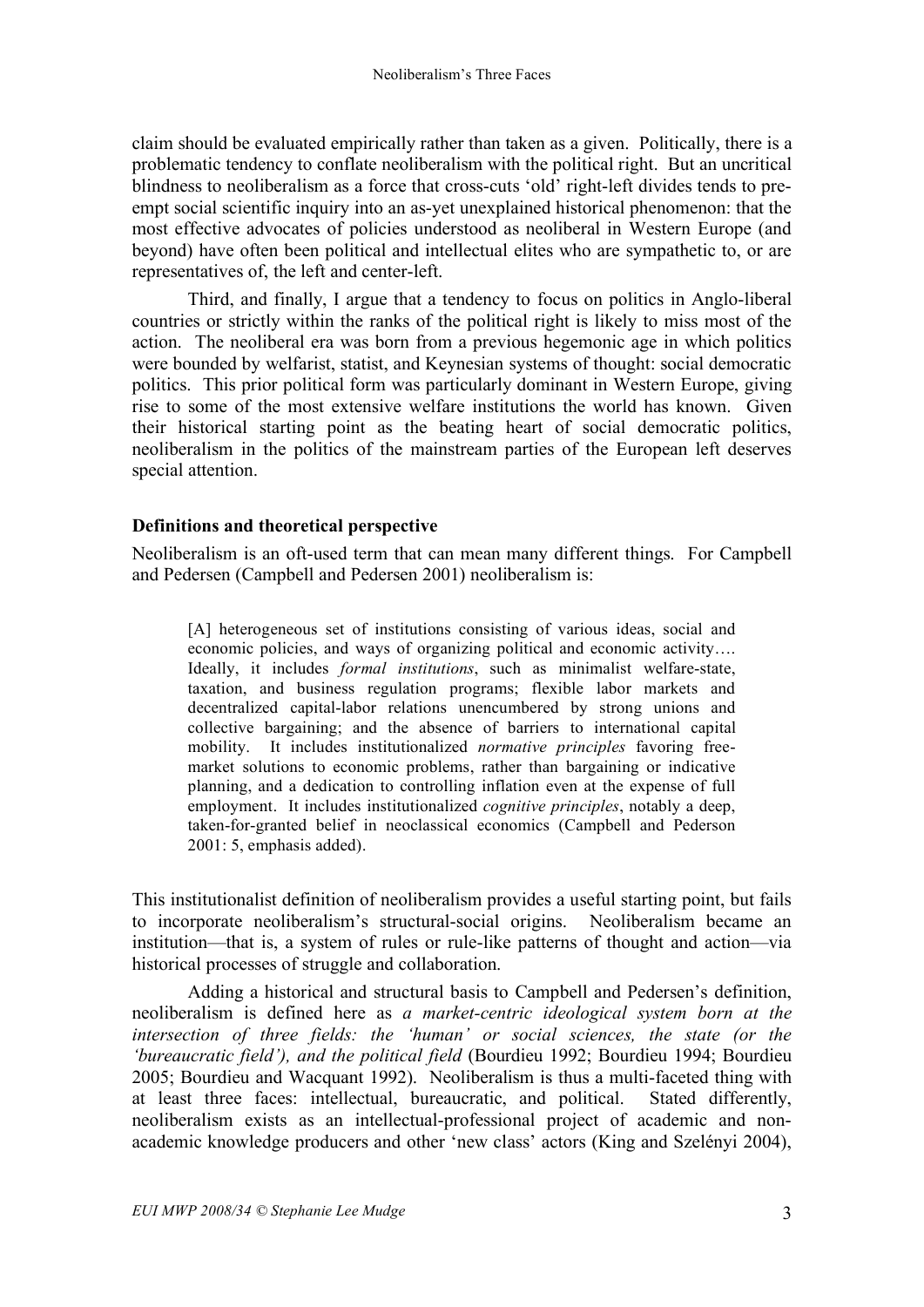a set of policies extended by the state, and a set of political orientations that structures the rhetorical parameters of political contest (see FIG. 1).

Figure 1. Neoliberalism's Three Faces



In all its modes, neoliberalism is built on a single, fundamental principle: the superiority of the market over other forms of organization. This basic principle is the hallmark of neoliberal thought—one with old roots that lay partly in Anglo economics, and partly in Continental European (and specifically German) schools of liberalism.

This paper focuses on delineating neoliberalism's political 'face.' Drawing from Bourdieu's notion of the political field, the term 'politics' denotes a particular kind of social terrain: a bounded space of struggle over political power that is structured by rules of access, where resources are differentially distributed among players and the set of legitimate positions on questions of government are constrained—that is, some political positions are beyond the boundaries of legitimate discourse in any given time and place. For this reason the world of political possibilities is only partially subject to political actors' manipulation. In politics, then, the most influential kind of power is definitional: those with the ability to define political problems and the range of possible solutions exert a unique influence.

This does not mean that political elites are alone in the exertion of definitional authority. Neoliberal politics express a system of thought that originated outside of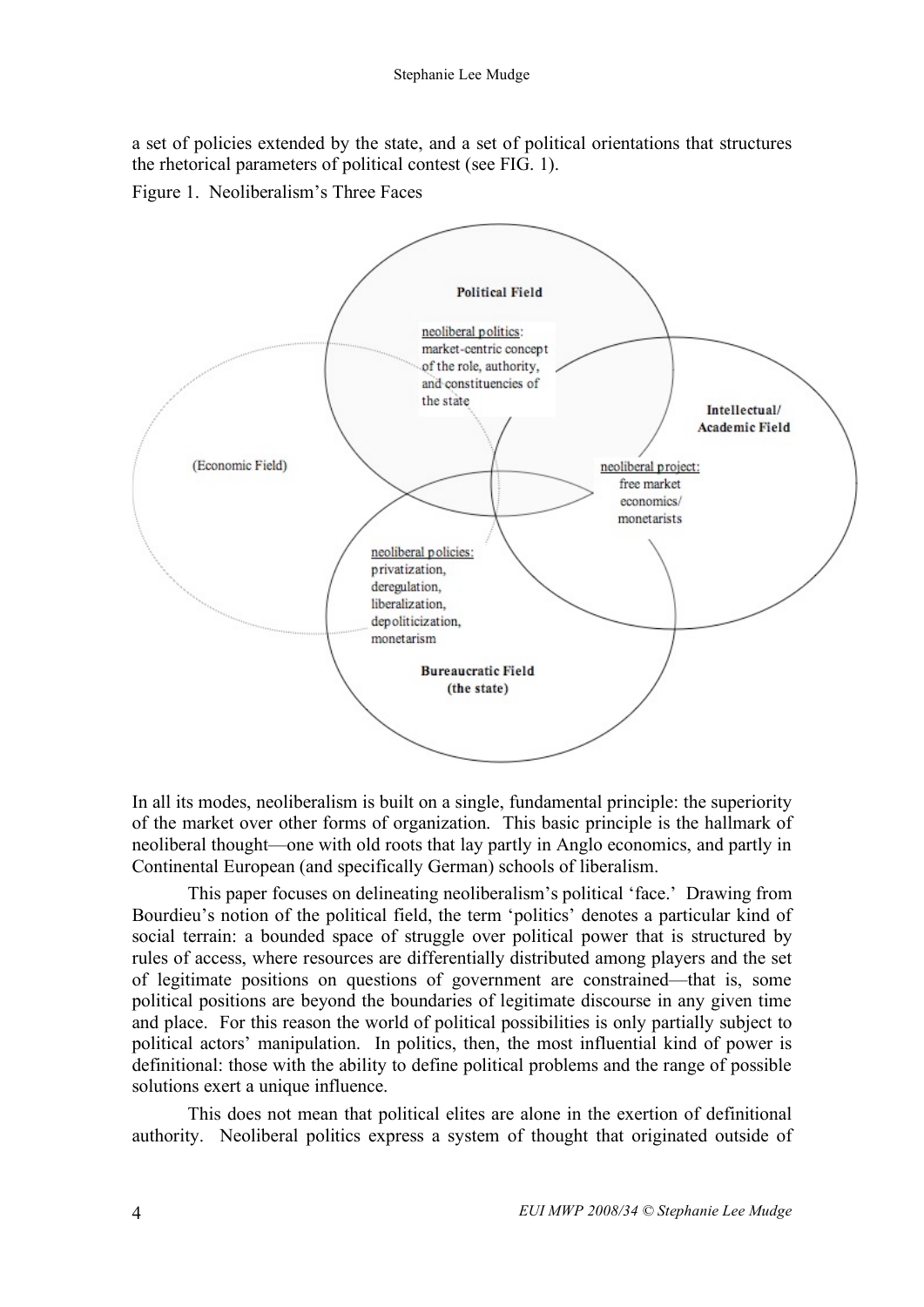politics. <sup>4</sup> In other words, political elites exert their powers of definition by drawing on ideological systems articulated in both political and non-political spaces.

### **Neoliberalism as intellectual project**

As an intellectual project, neoliberalism is 'neo' in three senses: (1) its simultaneous transnationality and anchoring in Anglo-American academe, despite its intellectual roots in Continental Europe; (2) its historically-specific gestation within welfare capitalism and the Cold War divide (that is, neoliberalism is a response to the emergence of welfare capitalism in the North, an accompanying hegemonic social democratic discourse, and political and intellectual divisions produced by the Cold War) (Bockman 2007; Bockman and Eyal 2002; Esping-Andersen 1990; Lemke and Marks 1992; Sassoon 1996; Sassoon 1997; Therborn 2007); (3) its unadulterated emphasis on the market as the source and arbiter of rights, rewards, and freedoms—and, by extension, its marked disdain for politics, bureaucracies, and the state.

# *(1) Anglo-anchored transnationality*

Neoliberalism's intellectual 'face' materialized out of parallel struggles and collaborations among 'new class' professionals, international organizations, powerful Western states and political elites. Intellectual neoliberalism is remarkable in part for its trans- and supra-nationality—that is, its loci in activities and organizational forms that lay beyond the boundaries of the nation-state—and for its geographical anchoring within Anglo-American academe.

The Austrian economist Friedrich von Hayek was the charismatic center of a network of particularly pro-free market thinkers who, together, became neoliberalism's most high-profile intellectual protagonists. Marginalized from influence in mainstream politics in the early postwar period, this "small and exclusive group of passionate advocates—mainly economists, historians and philosophers" built an intellectual sanctuary in Switzerland: the Mont Pelerin Society.<sup>5</sup> The Society first met in 1947

<sup>&</sup>lt;sup>4</sup> Politics are analyzable as two interconnected contests: among actors who struggle for pre-set stakes within the political field, and among a special class of actors who participate in the definition of the field's stakes and the qualification of players. Both kinds of contest are constrained by a variety of structural forces, including: pre-existing political and legal institutions; religious belief systems; demographic and economic conditions; axes of social division (including race and ethnicity, gender, and class); and geographical and environmental conditions. But the institutional terrain also presents political actors with material and symbolic resources that can be drawn upon to build new coalitions around efforts to conserve or transform the definition of the field's stakes and rules. In other words, the constellation of institutions, actors, and organizations that makeup a political field constitute a breeding ground for symbolic resources that can be used to mobilize action ('cultural frames') (Stone-Sweet and Sandholtz 1999). (Stone-Sweet, Sandholtz and Fligstein 2001).

 $<sup>5</sup>$  http://www.montpelerin.org/home.cfm. The first meeting of the Society had 36 participants. Harvey</sup> (2005) notes that the Mont Pelerin Society's members "depicted themselves as 'liberals' (in the traditional European sense) because of their fundamental commitment to ideals of personal freedom. "The neoliberal label signaled their adherence to those free market principles of neo-classical economics that had emerged in the second half of the nineteenth century (thanks to the works of Alfred Marshall, William Stanley Jevons, and Leon Walras) to displace the classical theories of Adam Smith, David Ricardo, and, of course, Karl Marx. … Neoliberal doctrine was therefore deeply opposed to state interventionist theories, such as those of John Maynard Keynes…" (Harvey 2005: 20).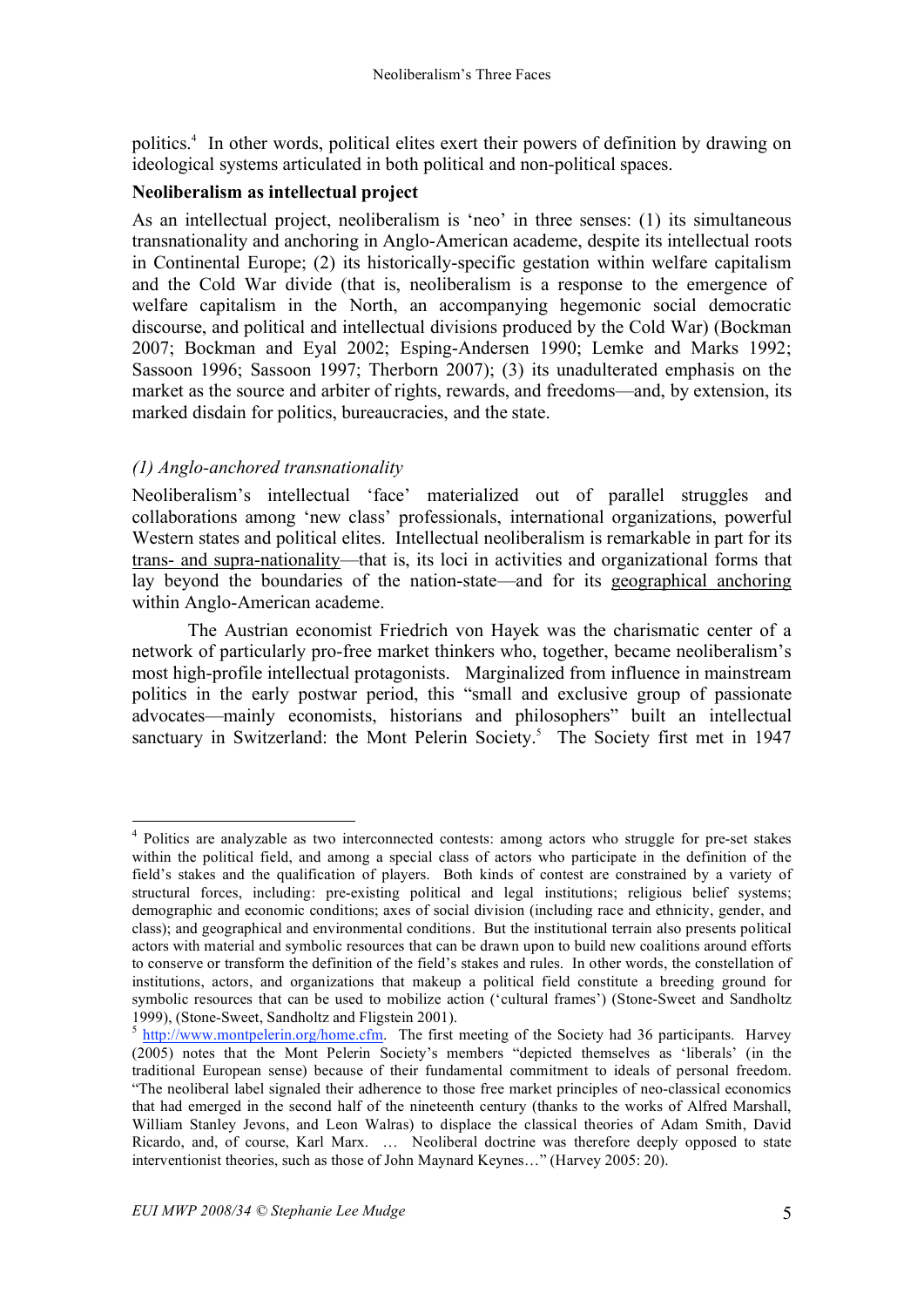under the auspices of Hayek, its first president, and his mentor Ludvig von Mises (Harvey 2005: 19-20). 6

The Mont Pelerin Society was one node among a broader set of actors. A substantial 'hegemonic project' literature emphasizes transnational networks of activists and free market think tanks, right-wing political elites, and the Chicago-based freemarket branch of Anglo-American economics as key forces behind neoliberalism's ascendance (Babb 2004; Bockman and Eyal 2002; Bourdieu and Wacquant 1999; Cockett 1995; Dezelay and Garth 2002b; Kay 2007; Kelly 1997; Power 2005; Smith 1993; Valdes 1995; Weyland 1999). <sup>7</sup> In addition to engaging in direct political action, neoliberal intellectuals provided symbolic resources to political elites in the form of market-focused explanations for the failures of Keynesian and developmental policies and a new set of recommendations for economic recovery. These resources were deployed to varying effect via governments and organizations that were well-situated to exert coercive and normative pressures on an international level: the American government (or rich 'core' countries in general—the OECD), the European Union, the International Monetary Fund (IMF) and the World Bank (Dezelay and Garth 2002b; Dobbin, Simmons and Garrett 2007; Massey, R and Behrman 2006a; Stiglitz 2002). 8

Neoliberalism's transformation from a marginalized system of thought into a full-blown hegemonic force began with economic crisis, which weakened existing governments and rendered political elites amenable to a different system of thought. Economic stresses took hold from the mid-1960s (Harvey 1989; Harvey 2005); the source of a decisive end to the prosperity of the postwar era came in 1973, when the OPEC9 countries restricted output and prompted a fivefold increase in the price of oil (Prasad 2006). As the costs of producing domestic goods rose, so did both inflation and unemployment—a development, termed 'stagflation,' that defied Keynesian understandings of how economic systems worked and fostered new struggles over political authority and policymaking.

The symbolic resources from which many protagonists in these new struggles drew were specifically Anglo-American in origin. Existing literature on this point lays out the American-centrism of neoliberal economic thinking in two steps: (1) the political legitimation and professional elevation (within economics) of free market thought via the direct interventions of American and US-trained economists in reform projects in Latin America, and (2) the internationalization of the economics profession (partly via European integration) and the solidification of a kind of professional

<sup>&</sup>lt;sup>6</sup> In the 1920s Hayek worked as von Mises' student in Vienna, and was teaching at the University of London when Hitler came to power in 1933.

 $<sup>7</sup>$  Some of this work, like the present paper, draws on the conceptual framework of field theory in its</sup> analytical approach—which is characterized, among other things, by an explicit rejection of mechanistic, 'pinball' forms of explanation (Martin 2003). Field theory "purports to explain changes in the states of some … but need not appeal to changes in states of other elements (i.e., "causes")," where change is not produced because of objects "whamming into one another" but rather because of "an interaction between the field and the existing states of the elements"  $(2003: 4, 7)$ .<br><sup>8</sup> There is disagreement on the question of the impact of IMF conditionality. More broadly, some

question the hegemonic project literature on the grounds that it fails "to model the precise mechanism of diffusion or to consider alternative mechanisms" (Dobbin, Simmons, and Garrett: 457). Yet it is unclear that constructivist or field-oriented explanations can be fairly critiqued within the framework of

 $9$  Organization of Petroleum Exporting Countries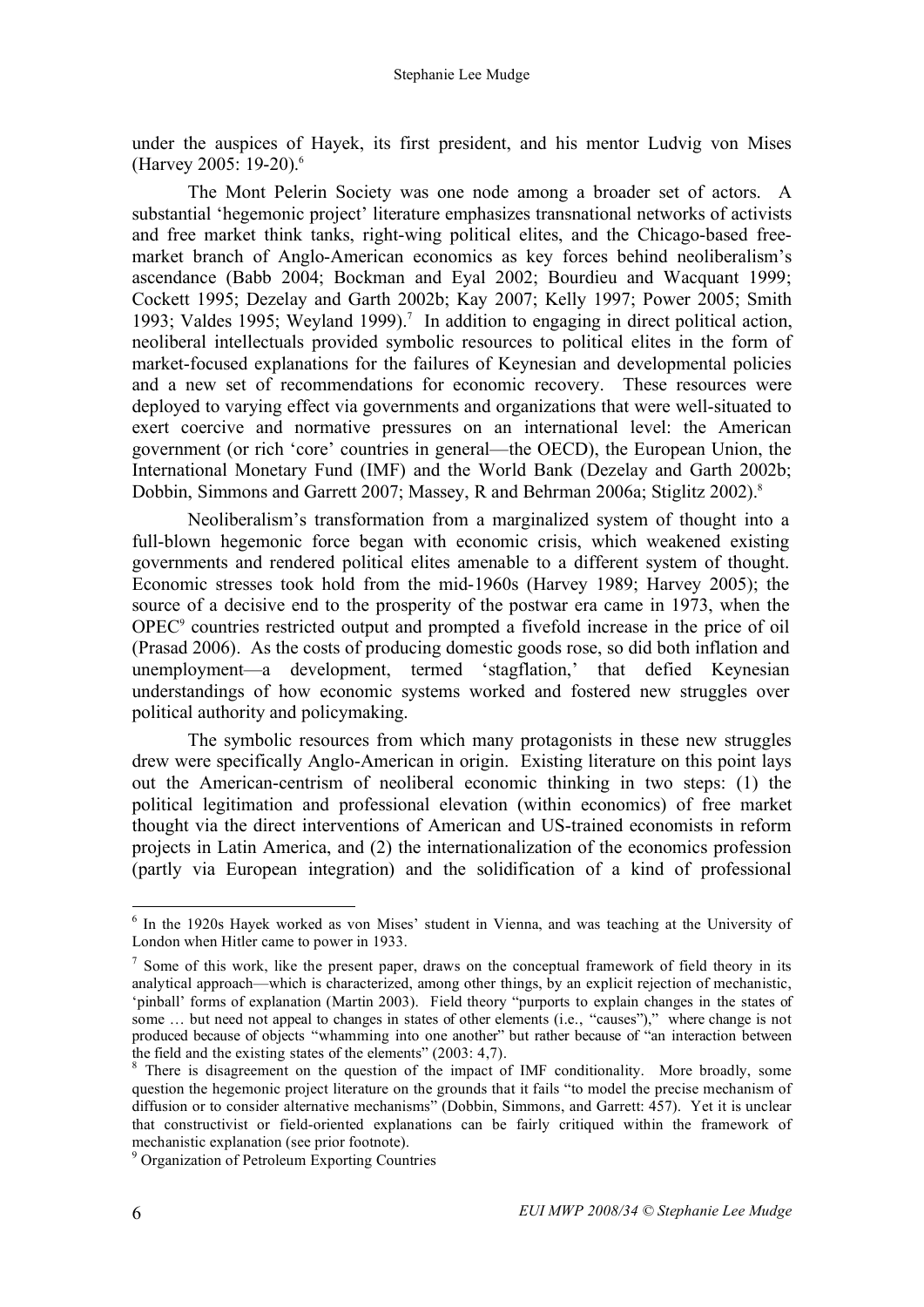licensing power from within American academe (Dezelay and Garth 2002b; Fourcade 2006).

Dezelay and Garth highlight the importance of structurally analogous (marginalized) positions of neoclassical economists in the US and Latin America during the Keynesian era. Marginalized in both the North and the South, free market economists' formed an 'unholy alliance' with conservative Republicans, media and business people and 'invested' internationally in new political projects. The prime example here is Arnold Harberger's (University of Chicago) use of assistance from USAID and philanthropic foundations to invest in foreign economics departments, such as the Catholic University in Santiago, Chile, home of the infamous "Chicago Boys." Chicago's southern counterparts used similar means to gain influence, building ties with the media and foreign (Chicago) economists in order to accrue power in their home countries. This "made for a remarkable story of export and import, which then helped to build the credibility of the emerging Washington consensus" (Dezelay and Garth 2002: 46).

Once Chicago-trained economists were able to take credit for a new political consensus on economic management, they "moved seamlessly toward the new focus on institutions and the state: the so-called move beyond the Washington consensus" (Dezelay and Garth 2002: 47). Simultaneously embedded in positions of state power and in the international "market of expertise," they legitimated their newly powerful positions both from without and from within. The end result was that:

[T]he criteria for legitimate expertise are set according to the international market centered in the United States. There is a new hierarchy that places elite U.S. professionals at the top … and within each country there is also a two-tier professional hierarchy. There is a cosmopolitan elite and an increasingly provincialized mass of professionals in law, economics and other fields (Dezelay and Garth 2002: 57).

Fourcade (2006) places a related emphasis on the American-centrism of an increasingly internationalized economics profession. She argues that the internationalization of economics is important, first, because of the unique symbolic power it bestows upon economists "to reconstruct societies according to the principles of the dominant economic ideology" (Fourcade 2006: 157). Second, "these transformations … feed back into the professionalization and social definition of economists worldwide" (ibid). While economics does not have a formal, closed licensing system, its internationalization as a profession has tended to work according to standards and practices defined in the transatlantic region, and especially the United States. The effect is that American graduate and professional schools primarily, and European schools secondarily, function "as elite licensing institutions for much of the rest of the world," producing international convergence in the economics profession around Anglo-American professional standards *as if* it were a licensed field (Fourcade 2006: 152).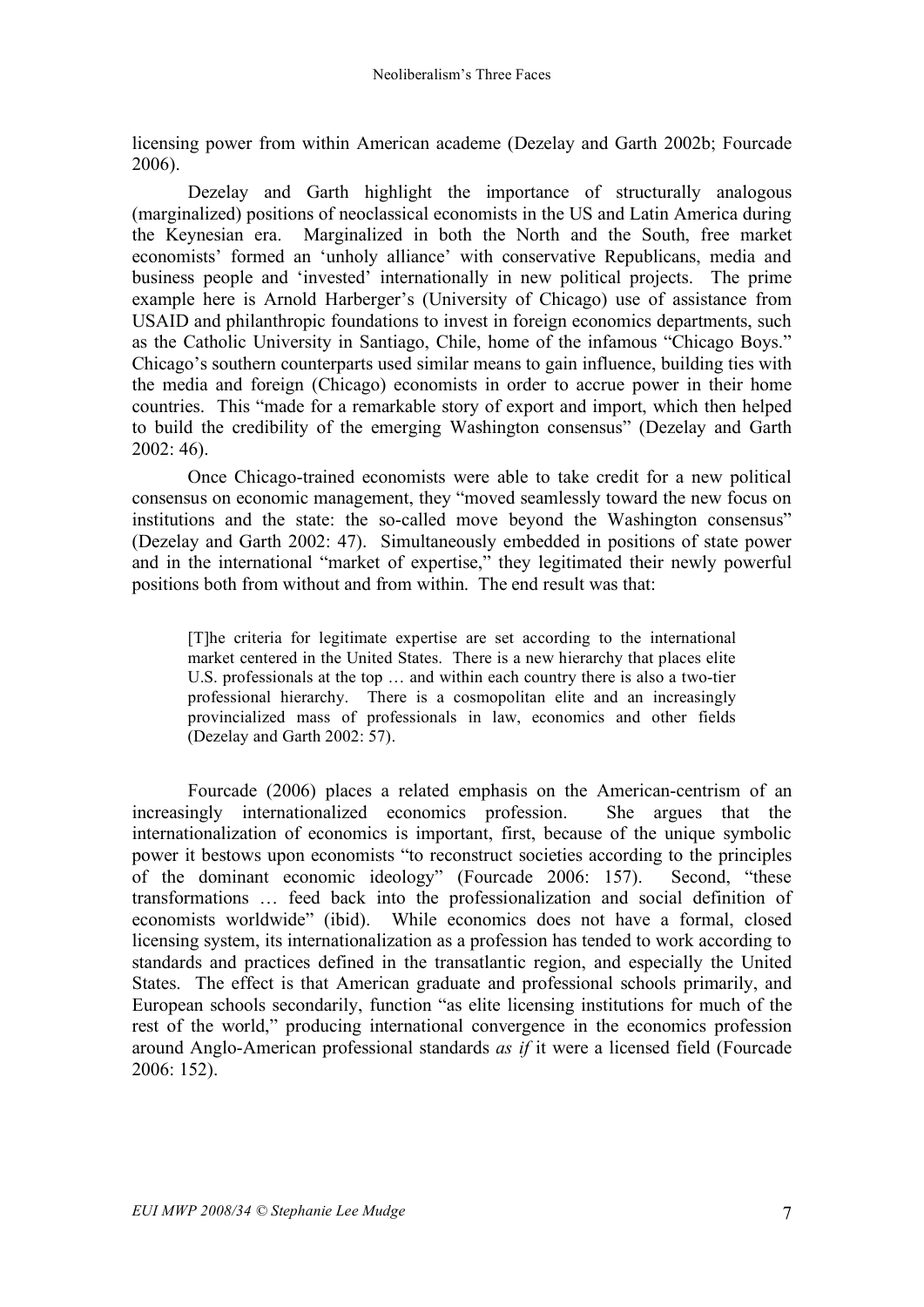## *(2) Gestation within welfare capitalism and the Cold War*

Neoliberalism gestated within a period marked by the rise of Soviet communism, the ubiquitous rise of the welfare state in Western democracies (the fabled 'Golden Age' of the welfare state (Esping-Andersen 1997; Esping-Andersen 1999)), and the dominance of Keynesian-style approaches to macroeconomic management (Hall 1989).

In its 'project' form, neoliberalism can be understood as a counter-hegemonic process with parallel expressions in political and intellectual struggles (Dezalay and Garth 1998; Dezalay and Garth 2006; Dezelay and Garth 2002b; Teles and Kenney 2008). Politically, it was supported by (American) conservatives "frustrated by what they believed were international networks of leftist experts who preached and then implemented schemes for government expansion" (Teles and Kenney 2008: 136). In the intellectual realm, it grew from an understanding of Keynesian era politics as defined by an essentially socialist impulse that would, one way or another, pave the way to totalitarianism.

This story could be elaborated at length, but an account of one of the intellectual strands of the neoliberal project makes the case. In his seminal work *The Road to Serfdom* (Hayek 2007[1944])—dedicated to the "socialists of all parties"—Hayek argued that both Soviet-style centralized economic planning and "the extensive redistribution of incomes through taxation and the institutions of the welfare state" would have the same authoritarian result—albeit "more slowly, directly and imperfectly" (ibid: xxiii) in the case of Western democracies. Written between 1940 and 1943 out of, in Hayek's words, an "annoyance with the complete misinterpretation in English "progressive" circles with the character of the Nazi movement," *Serfdom* was a political intervention meant to correct tendencies to equate Nazism with capitalist excesses—that is, a refutation of the claim that the rise of fascism was prompted by "the dying gasp of a failed capitalist system" (Hayek in 1976 preface, 1994: xxi).

*Serfdom* was also directly inspired by the stirrings of the British welfare state. Hayek initially composed its basic argument in a memo to Sir William Beveridge, the director of the London School of Economics, in the early 1930s (Hayek 2007[1944]). Beveridge, undeterred by Hayek's arguments, authored the famous 1942 Beveridge Report, which articulated what would become the basic principles of British welfare in the postwar period.10 Frustrated by his inability to influence political currents in Britain,<sup>11</sup> Hayek and his colleagues directly facilitated a transatlantic intellectual effort that bridged academic and non-academic circles. The work of the Mont Pelerin Society was, for instance, paralleled by the establishment and proliferation of closely associated

<sup>&</sup>lt;sup>10</sup> Beveridge was the director of the London School of Economics from 1919 to 1937, during which time the school became famous as a home for progressive thought on social and economic policy questions; Beveridge himself had been influenced by the Fabian Socialists. Thus Hayek's 1956 remark that "it was fairly obvious that England herself was likely to experiment after the war with the same kind of policies which I was convinced had contributed so much to destroy liberty elsewhere" (Hayek in 1956 preface, 1994: xxvii). <sup>11</sup> Though he intended *The Road to Serfdom* as <sup>a</sup> warning to "the socialist intelligentsia of England,"

Hayek found a warmer reception in the United States. In 1938 his arguments were published in the *Contemporary Review*, and later appeared as a 'Public Policy Pamphlet' by Professor Harry G. Gideonse at the University of Chicago (Hayek 1994[1944]: xxvii-xxvii).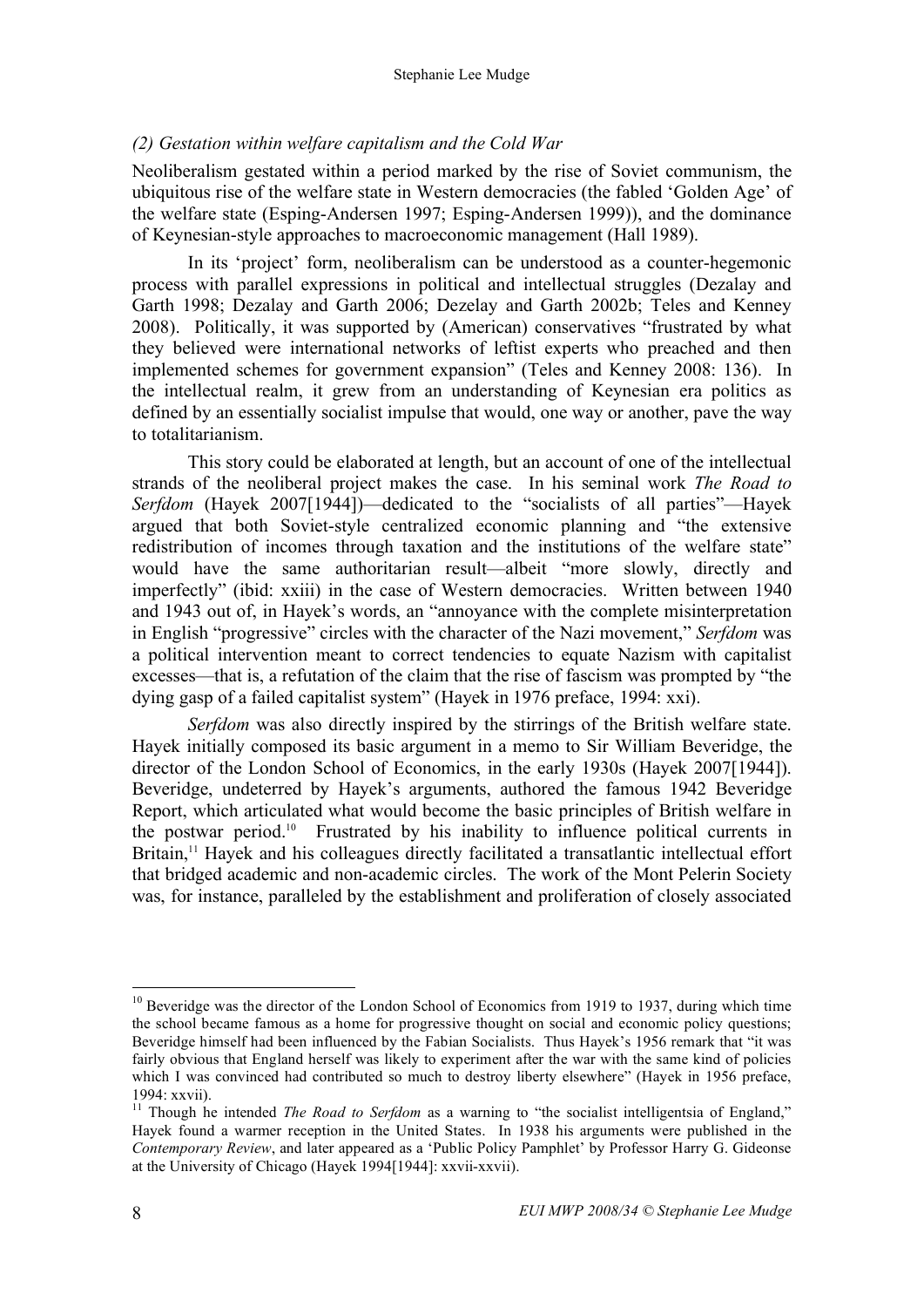free market think tanks<sup>12</sup> (see FIG. 2) (Gunderson 1989; Gwartney and Lawson 2005; Gwartney and Lawson 2007).



Figure 2: Proliferation of Free Market Think Tanks

Upon meeting Sir Antony Fisher (a fellow believer in free market thinking) at the LSE in 1945, Hayek reportedly advised him to "avoid politics and reach the intellectuals with reasoned argument."13 Hayek's advice inspired Fisher to establish the Institute of Economic Affairs (IEA) in London in 1955, "to explain free-market ideas to the public, including politicians, students, journalists, businessmen, academics and anyone interested in public policy."14 In the 1970s Fisher linked the IEA with a handful of like-minded organizations in other countries—including, the Fraser Institute in Vancouver, which would soon become a node in an expanding network of think tanks that was closely linked with the elite members of the Mont Pelerin Society.

The roles of knowledge-producing organizations within the free market network varied across regions, depending on the kinds of experts and forms of expertise assembled under their auspices. There is good evidence that free market think tanks played a specific role within the social spaces created by the Cold War divide. Based on her study of the Center for the Study of Economic and Social Problems (CESES—a

<sup>&</sup>lt;sup>12</sup> An important anchor of these free market think tanks, The Fraser Institute, is affiliated with seven Nobel Laureate economists and hosted Mont Pelerin Society meetings on at least three occasions: 1983, 1992 and 1999 (FraserInstitute 2004). Fraser's seven associated Nobel Laureates together account for the presidencies of almost half of the Mont Pelerin Society's years of existence (Mudge and Medvetz, in progress).

<sup>&</sup>lt;sup>13</sup> Source: http://www.iea.org.uk/record.jsp?type=page&ID=24. Accessed February 13, 2007.<br><sup>14</sup> Source: http://www.iea.org.uk/record.jsp?type=page&ID=24. Accessed February 13, 2007.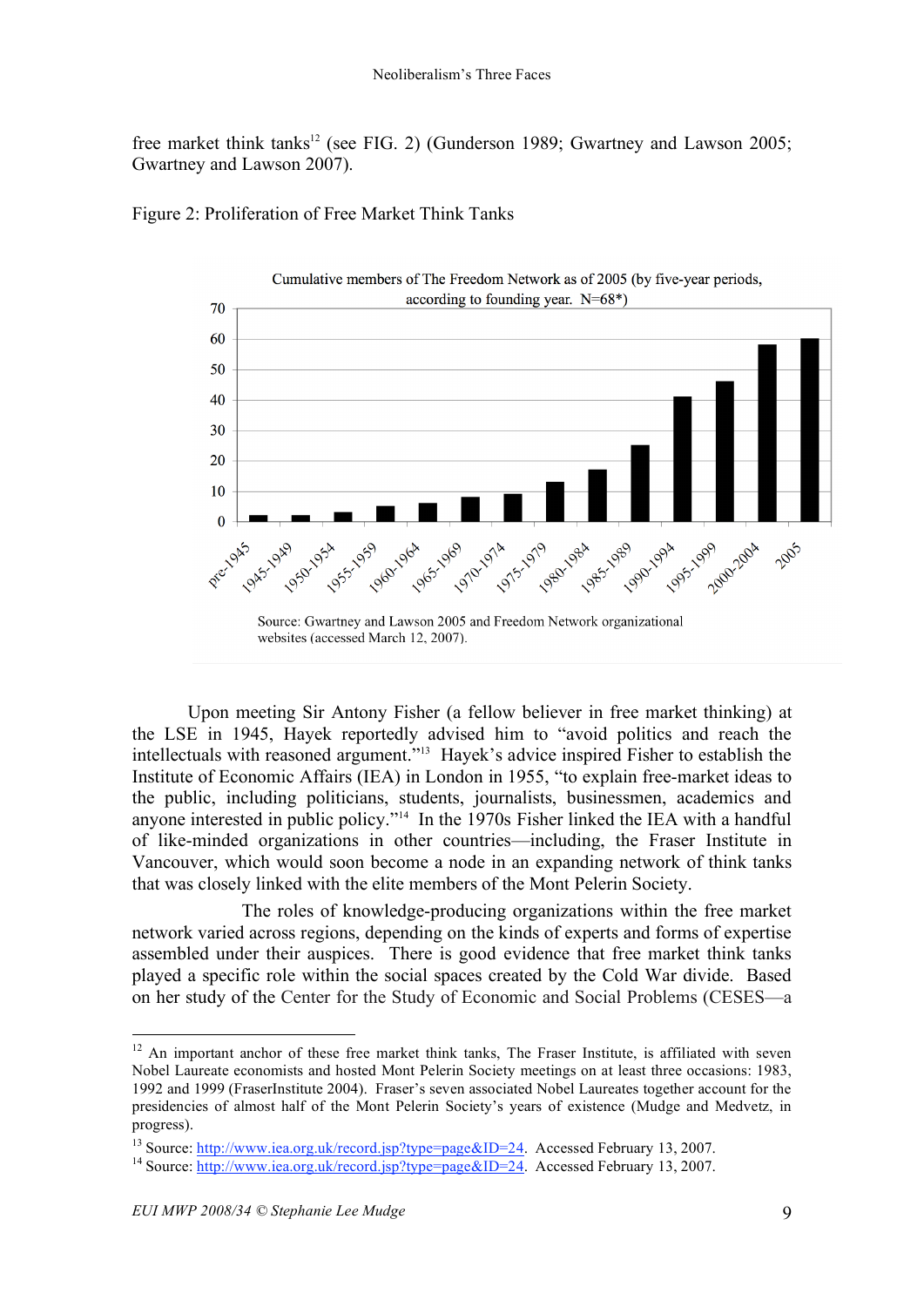free market think tank)<sup>15</sup> in Milan, Italy, Bockman (2007) argues that neoliberal thought grew out of 'liminal spaces' between communism and capitalism, particularly after Stalin's death in 1953. Interestingly, Bockman shows that neither the founders nor the participants in CESES activities had strongly or consistently anti-communist, anti-left identities (2007: 349-50). 16

By assembling thinkers whose orientations did *not* fit neatly on either 'side' of the Iron Curtain, the CESES provided a crucial space in which knowledge producers met, collaborated, and shared knowledge about capitalism and the socialist experiment. Echoing earlier arguments (with Gil Eyal) as to the role of socialist countries as a laboratory for economic knowledge (Bockman and Eyal 2002), Bockman highlights how liminal spaces populated by actors who could hardly be described as 'neoliberals' fostered knowledge and argumentation that would become essential for the neoliberal project.

Neoliberalism-as-project was thus partly gestated within the social, political, and intellectual divisions created by the Cold War. Defined as spaces 'betwixt and between' established hegemonic blocs, 'liminal spaces' helped to fuse two otherwise divided economic and political worlds.

# *(3) Market-centric worldview*

Polanyian analyses cast neoliberalism as a semi-religious belief system—the "liberal creed" (Polanyi 2001[1944])—that is 'neo' in the sense that it is a revival of a rather old set of ideas dating to  $18<sup>th</sup>$  and  $19<sup>th</sup>$  century England (Block 2001; Block and Somers 2003; Krippner et al. 2004). But late- $20<sup>th</sup>$  century neoliberalism is distinctive with respect to other 'liberalisms,' and particularly with respect to German 'ordo-liberalism' of the wartime and early postwar periods (Friedrich 1955).

Neoliberalism's distinctiveness lies in its drive to break the 'market' loose in conceptual terms and elevate it to a level *above* politics—that is, to free it from political interventions of any kind. Its rejection of the market's political embeddedness contrasts in particular with Continental ordo-liberalism (probably the site of the first selfproclaimed 'neoliberals' 17 )—a more historicist school of thought in which Hayek was originally rooted before breaking off on a more starkly *laissez faire* intellectual trajectory.<sup>18</sup>

<sup>&</sup>lt;sup>15</sup> Created in 1964 by Confindustria, the primary association representing Italian private industry; CESES was supported by members of the Mont Pelerin Society and received some funding from right-wing

American foundations.<br><sup>16</sup> Bockman critiques the hegemonic project literature for its shallow notion of neoliberal actors, its assumptions as to clarity of the neoliberal project, and its tendency to view neoliberalism's opposition as passive and cognitively vulnerable. It tends to: "[A]ssume omnipotent activists, who have clear rightwing identities and successfully spread already packaged right-wing or pro-capitalist ideology or propaganda. These accounts also assume clearly identifiable recipients of this propaganda—either other activists or naïve victims—who hear the message of neoliberalism clearly, are converted, and have no other competing economic or political ideas."<br><sup>17</sup> In the 1950s the Frieburg School was home to the 'ordo-liberal' school of thought (Friedrich 1955:

<sup>509).</sup> Though it antedated the rise of Hitler in 1933, ordo-liberalism 'flowered' after WWII. Ordo-liberal thought was "personified in the figure of the Federal Republic's dynamic minister of economics, Ludwig Erhard," the "jovial Bavarian and ex-professor of business economics" (ibid: 510).<br><sup>18</sup> Hayek was at one point listed on the ordo-liberals' editorial board (Friedrich 1955: 509). He broke

with ordo-liberalism on the point of whether unfettered capitalism was to a self-destructive and inherently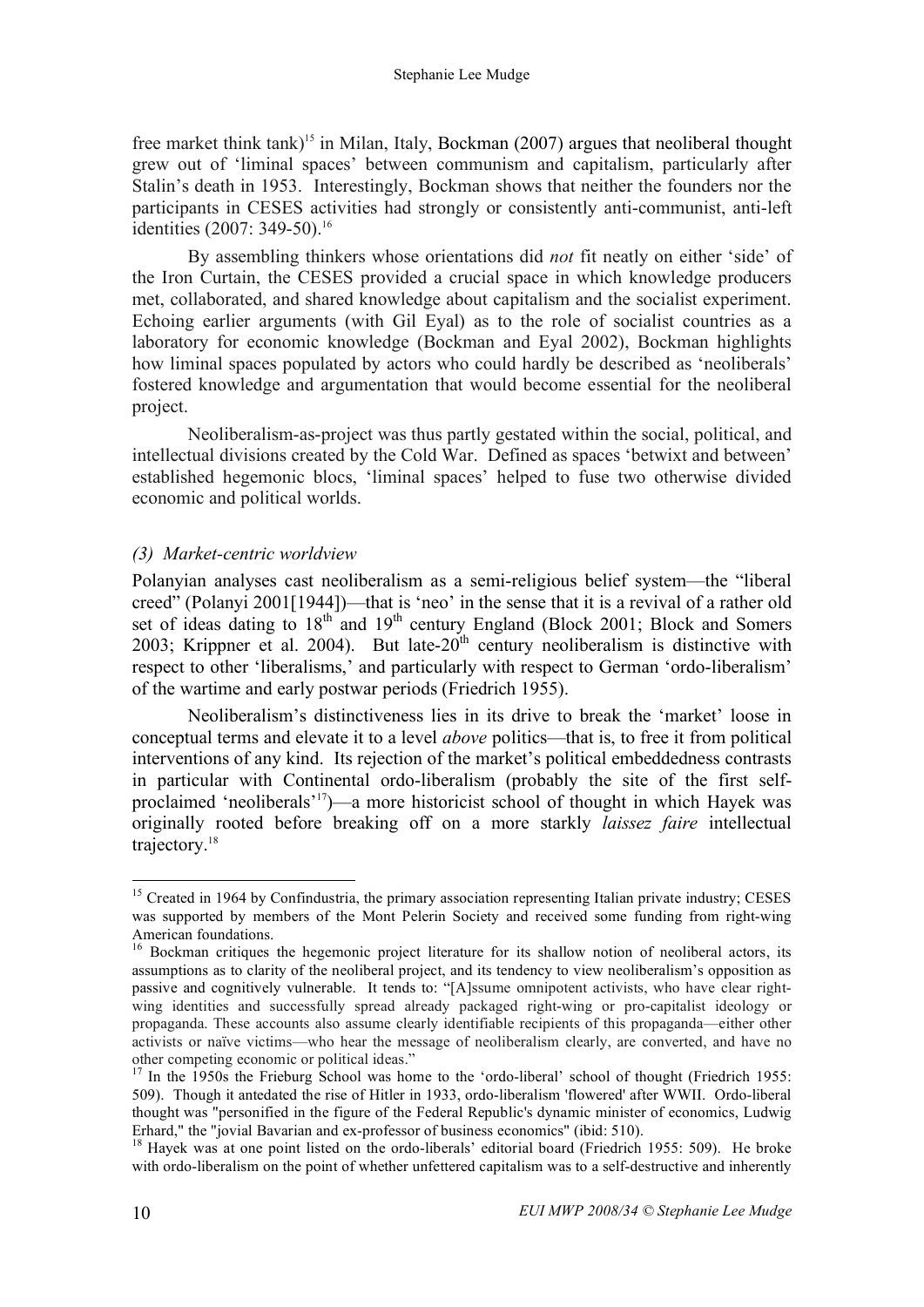Ordo-liberals viewed economic dynamics as ""embedded" in politics" (Friedrich 1955: 511). Though opposed to central planning ('*sub*vention'), ordo-liberals believed that government *inter*ventions were required to facilitate the workings of the economy:

The key slogan is the "social market economy'' (*soziale Marktwirtschaft*), an economy which is definitely "free," as compared with a directed and planned economy, but which is subjected to controls, preferably in strictly legal form, designed to prevent the concentration of economic power, whether through cartels, trusts, or giant enterprise. Opposed to all and every kind of subvention …the proponents of the "social market economy" call for governmental intervention only for the purpose of hastening impending changes by facilitating them (Friedrich 1955: 511).

Indeed, ordo-liberals explicitly called for a "strong state:"

[T]hese neoliberals see the political as primary… To maintain this primacy of the political they want the state to be strong so that it can assert its authority visà-vis the interest groups that press upon the government and clamor for recognition of their particular needs and wants (Friedrich 1955: 512).

The distinction between ordo- and neoliberalism is also identifiable in the expressed missions of international-level political organizations. Three international political organizations were established or re-established in the Keynesian era: the Centrist Democrat International (CDI), founded in 1961 to "expand international cooperation between Christian democratic parties and promote the formation of new parties" (Szajkowski 2005)<sup>19</sup>; the Liberal International (LI), founded in 1947—but dating to the early 1900s—in Oxford, England<sup>20</sup>; and the Socialist International (SI), founded in 1951 in Frankfurt—but originating in the First (1864-76) and Second International (in Paris,  $1889)^{21}$ .

polarizing force, taking issue with the ordo-liberalism's historicist arguments to this effect. In Friedrich's words: "Hayek and some of its [the Mont Pelerin Society's] other leaders contrast in many ways with the liberalism of the Ordo group. It undertakes a specific defense of capitalism in its *Capitalism and the Historians* (Chicago, University of Chicago Press, 1954), edited by Hayek, with contributions from T. S. Ashton, Louis Hacker, Hayek, W. H. Hutt, and Bertrand de Jouvenel—whereas the Ordo liberals,

especially Ropke and Riistow, are distinctly critical of capitalism" (ibid).<br><sup>19</sup> The CDI is affiliated with the European People's Party (EPP) in the EU Parliament. The CDI was formerly the "Christian Democrat International," but 'Christian' was changed to 'Centrist' at a conference in Quito, Ecuador in 1982 (Szajkowski 2005).

<sup>&</sup>lt;sup>20</sup> LI's membership increased very slowly for four decades (1947-1987), "but accelerated sharply following the end of communist rule in Eastern Europe and the formation or re-emergence of many liberal parties" (2005: 662). Its affiliates in Europe are members of the ELDR in the European Parliament.

<sup>&</sup>lt;sup>21</sup> The SI was weakened by World War I and was split by the formation of the Third (Communist) International (the Comintern) in 1919. In 1923 socialist parties rejected the Soviet model and established the Labour and Socialist International (LSI) in Brussels, which collapsed in 1940 when Germany occupied the city. After WWII the British Labour Party founded the SI at a congress in Frankfurt in 1951. Its membership expanded to the Third World under the leadership of Willy Brandt (DE, SPD). Like the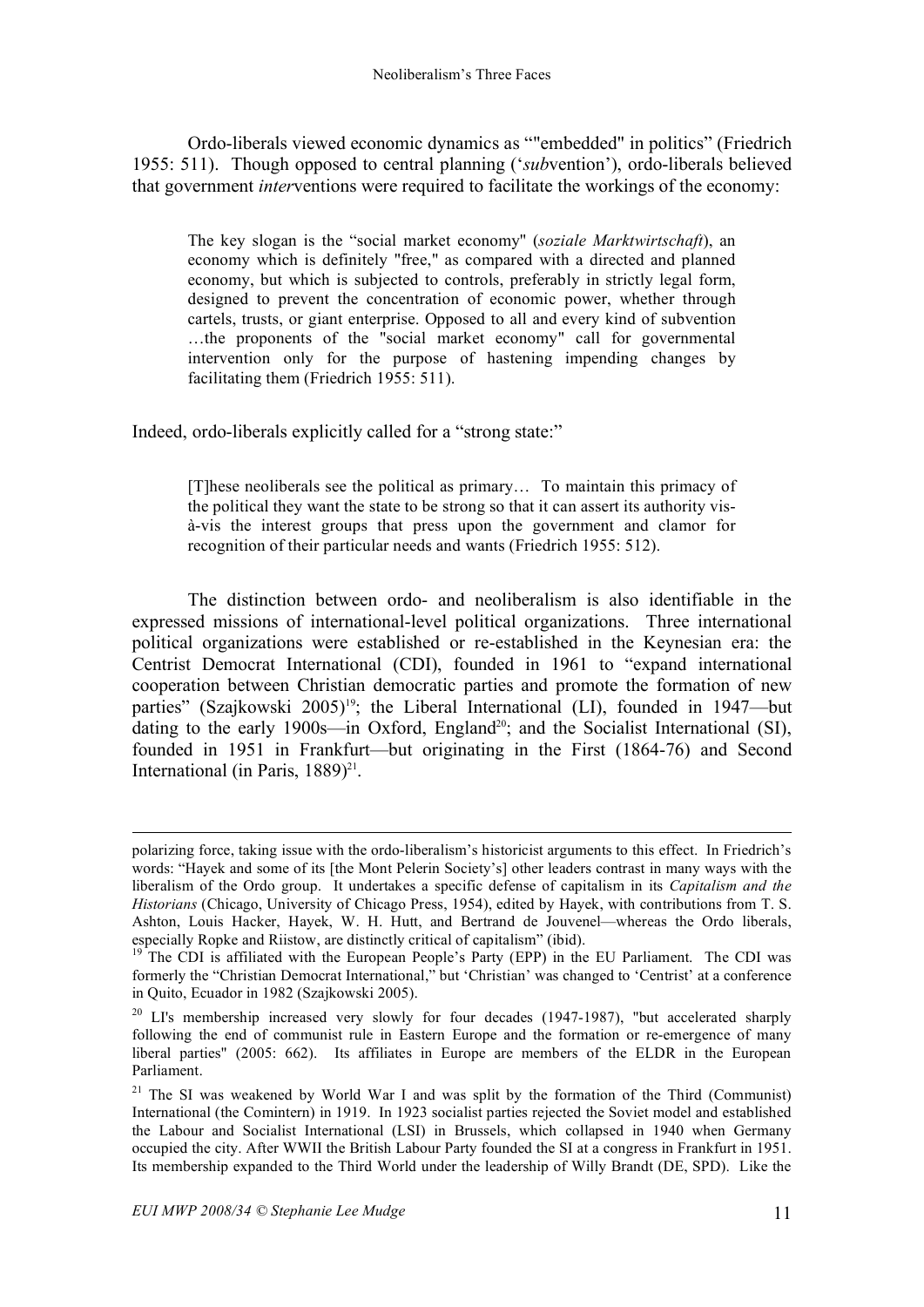These organizations are historically interesting, among other things, as markers of dominant schools of economic thought. The LI's formation expressed the ordoliberal school's political reach, which spanned "Scandinavia, the low Countries, … France and Italy" in the early postwar period (Friedrich 1955: 509-510)*.* The LI also issued a 'liberal manifesto' and published its own quarterly, *World Liberalism.* Neoliberalism, meanwhile, internationalized officially in 1983 with the establishment of the International Democrat Union (IDU) in London—informally dubbing itself the 'Freedom International.' Margaret Thatcher (UK)<sup>22</sup>, George HW Bush (US), Jacques Chirac (FR) and Helmut Köhl (DE), among others, jointly established the IDU.<sup>23</sup>

The line between the LI and the IDU is distinct. As shown in Table 1, the LI emphasizes the pre-eminence of markets along with more collective themes of community, poverty and social justice; it outlines no comprehensive theory of the individual or of humanity, but instead emphasizes the institutional conditions for freedom and fairness, and a wariness of monopoly and the concentration of power. In comparison, the more market-centric and individualistic bent of the IDU is unmistakable. In its 2005 Washington declaration, issued at the Party Leaders' Meeting in Washington DC (July 18), the IDU describes itself in terms of the core values of neoliberalism—free enterprise, free trade, private property, democracy, an independent judiciary and limited government—but does not echo the LI's concerns with community, poverty, multilateralism or concentration of power. The IDU also emphasizes its universalistic notion of the individual's "thirst for freedom" as a basic element of human nature. 24

#### **Neoliberalism as policy**

Neoliberalism-as-policy exists as a repertoire or package—a set of reforms jointly targeted at promoting unfettered competition by getting the state out of the businesses of ownership and getting politicians out of the business of *dirigiste*-style economic management.<sup>25</sup> By the 1990s this repertoire was fairly tightly defined, as (for instance) in John Williamson's now-famous delineation of the 'terms of the Washington consensus' (Williamson 1990; Williamson 1993).

LI, the SI also had an influx of new members after the collapse of communism, with "many of the new entrants being successors to the former ruling communist parties" (Szajkowski 2005: 662).

 $22$  Thatcher's personal economic advisor from 1980 to 1984, and again in 1989, was Sir Alan Walters who was also associated with the Fraser Institute. Likewise, James Gwartney (who publishes The Fraser Institute's *Economic Freedom* reports) was the chief economist to the US Congress from 1999 to 2000.

<sup>&</sup>lt;sup>23</sup> The irony of a political organization founded on an anti-political premise seems noteworthy.

 $24$  My argument is not that a 'thirst for freedom' is not a human instinct, but rather that the IDU's claim relies on assumptions that define freedom in a particular way. Consider, for instance the non-economic notion articulated by political elites in FDR's famous 1941 'four freedoms' speech: freedom from want, freedom of worship, freedom of speech, and freedom from fear (Roosevelt 1941).

 $^{25}$  This of course runs counter to social democratic understandings of the role of politics and the state: to balance economic rights with political and social rights, in which the latter two are understood as necessarily threatened by excessive levels of economic inequality.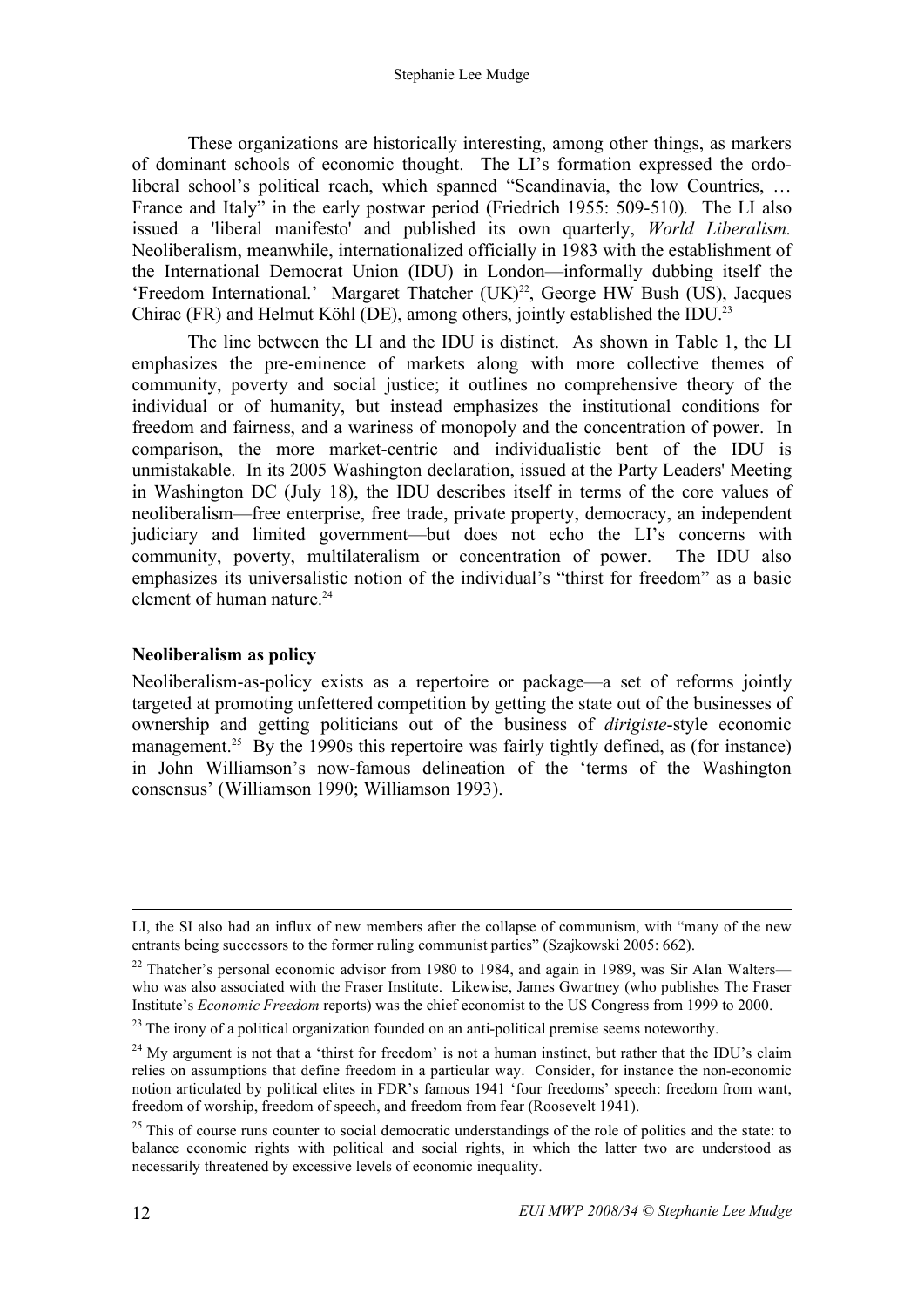| LI (founded 1947)                                                                                                                                                                                                                                                                                                                                                                                                                                                                                                                                                                                                                                                                                                                                                                                                                                                                                                                                                                                                                                | IDU (founded 1983)                                                                                                                                                                                                                                                                                                                                                                                                                                                                                                                                                                                                                                                                                                                                                                                                                                                                                                                                                                                                                                                                                                                  |  |
|--------------------------------------------------------------------------------------------------------------------------------------------------------------------------------------------------------------------------------------------------------------------------------------------------------------------------------------------------------------------------------------------------------------------------------------------------------------------------------------------------------------------------------------------------------------------------------------------------------------------------------------------------------------------------------------------------------------------------------------------------------------------------------------------------------------------------------------------------------------------------------------------------------------------------------------------------------------------------------------------------------------------------------------------------|-------------------------------------------------------------------------------------------------------------------------------------------------------------------------------------------------------------------------------------------------------------------------------------------------------------------------------------------------------------------------------------------------------------------------------------------------------------------------------------------------------------------------------------------------------------------------------------------------------------------------------------------------------------------------------------------------------------------------------------------------------------------------------------------------------------------------------------------------------------------------------------------------------------------------------------------------------------------------------------------------------------------------------------------------------------------------------------------------------------------------------------|--|
| Liberals are committed to build and safeguard<br>free, fair and open societies, in which they<br>seek to balance the fundamental values of<br>liberty, equality and community, and in which<br>no-one is enslaved by poverty, ignorance or<br>conformity.<br>Liberals champion the freedom, dignity and<br>well-being of individuals.<br>We acknowledge and respect the right to<br>freedom of conscience and the right of<br>everyone to develop their talents to the full.<br>We aim to disperse power, to foster diversity<br>and to nurture creativity.<br>The freedom to be creative and innovative can<br>only be sustained by a market economy, but it<br>must be a market that offers people real<br>choices.<br>This means that we want neither a market<br>where freedom is limited by monopolies or an<br>economy disassociated from the interests of<br>the poor and of the community as a whole.<br>Liberals are optimistic at heart and trust the<br>people while recognising the need to be<br>always vigilant of those in power. | We are the parties of the centre and centre right,<br>of Christian Democracy and of conservatism.<br>We reflect the world's diversity and possess<br>unity in the values we champion.<br>Our common vision is of free, just and<br>compassionate societies.<br>We appreciate the value of tradition and<br>inherited wisdom.<br>We value freely elected governments, the<br>market-based economy and liberty for our<br>citizens.<br>We will protect our people from those who<br>preach hate and plan to destroy our way of life.<br>Free enterprise, free trade and private property<br>are the corner-stones of free ideas and creativity<br>as well as material well-being.<br>We believe in justice, with an independent<br>judiciary.<br>We believe<br>limited<br>democracy,<br>in<br>in<br>government and in a strong civic society.<br>We see these as universal ideas.<br>A thirst for freedom is not a peculiar trait of<br>people from of any one continent, region,<br>nation, race or religion $-$ it is a demand for all<br>humanity.<br>It is also the founding inspiration for the<br>International Democrat Union. |  |
| (source: www.liberal-international.org,<br>accessed December 1, $2005)^{26}$                                                                                                                                                                                                                                                                                                                                                                                                                                                                                                                                                                                                                                                                                                                                                                                                                                                                                                                                                                     | (Source: IDU 2005: $2)^{27}$                                                                                                                                                                                                                                                                                                                                                                                                                                                                                                                                                                                                                                                                                                                                                                                                                                                                                                                                                                                                                                                                                                        |  |

|  | Table 1. Mission Statements of the LI and the IDU |  |
|--|---------------------------------------------------|--|
|  |                                                   |  |

<sup>&</sup>lt;sup>26</sup> The LI also emphasizes multilateralism and the rights of national and ethnic minorities. From its 1997 manifesto: "We believe that the conditions of individual liberty include the rule of law, equal access to a full and varied education, freedom of speech, association, and access to information, equal rights and opportunities for women and men, tolerance of diversity, social inclusion, the promotion of private enterprise and of opportunities for employment. We believe that civil society and constitutional democracy provide the most just and stable basis for political order. ... We believe that an economy based on free market rules leads to the most efficient distribution of wealth and resources, encourages innovation, and promotes flexibility. We believe that close cooperation among democratic societies through global and regional organisations, within the framework of international law, of respect for human rights, the rights of national and ethnic minorities, and of a shared commitment to economic development worldwide, is the necessary foundation for world peace and for economic and environmental sustainability."

 $27$  This declaration was kindly sent to me by the IDU in response to an email request for more information about the organization.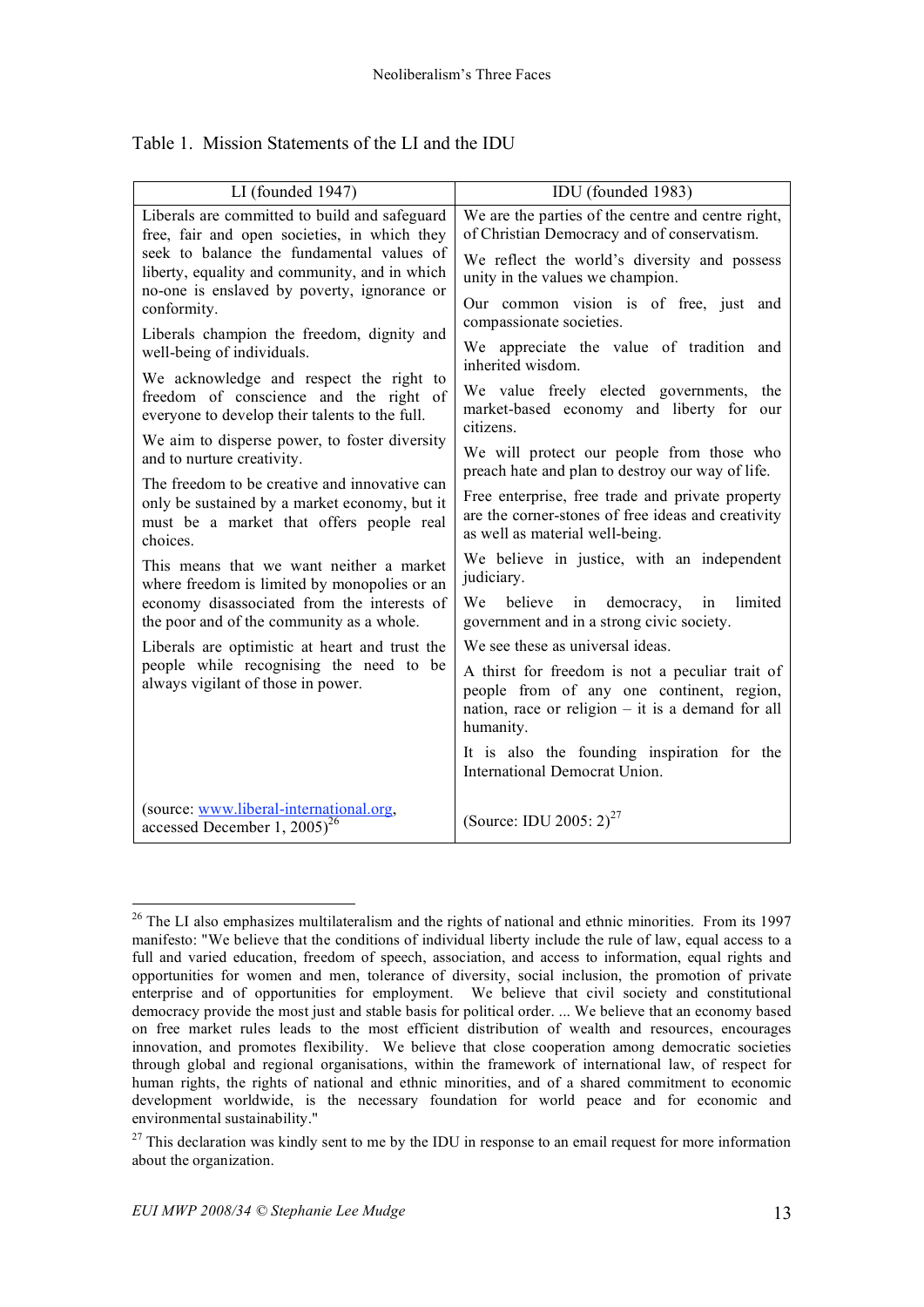The neoliberal repertoire has five main components: the privatization of public firms; the separation of regulatory authority from the executive branch—which includes, in part, the creation of a politically independent central bank; the depoliticization of economic regulation by insulating regulatory authorities from political (and especially executive) influence; and the liberalization of the domestic and international economy by opening markets to multiple service providers (Henisz, Zelner and Guillén 2005). To this we should also add monetarism or, in other words, the manipulation of the supply of money rather than demand management via fiscal intervention $28$ 

The spread of neoliberal policy is well established empirically, though its temporal and geographic variations are matters of explanatory debate. In world-level data presented by Simmons, Dobbin and Garrett (2006) privatization and financial openness<sup>29</sup> accelerated markedly in the late 1980s and early 1990s, following the Sshaped curve that is typical of diffusion-type processes. Western European and North American countries surged toward total financial openness starting in the late 1980s; Latin America and Eastern Europe moved similarly (though less dramatically) in the early 1990s. Privatization accelerated in Eastern Europe in the 1990s and, surprisingly, in the Middle East and North Africa. By the early 2000s, variation on these indicators across all countries reached an all-time low.

Likewise, Henisz, Guillén and Zelner (2005) emphasize a broad, international liberalizing trend, particularly in infrastructure industries that were formerly predominantly state-owned (telecommunications, electricity, water, sanitation, and transportation) (2005: 871). <sup>30</sup> Drawing from structural dependency perspectives that emphasize the international pressures exerted by financial openness in leading (OECD) economies, Quinn and Toyoda (2007) track a general increase in the openness of capital and current accounts for 58 countries from the 1980s onward.<sup>31</sup>

Some branches of the social scientific literature on policy diffusion incorporate neoliberalism's intellectual face into their analyses. Using the electoral outcomes of communist parties as a measure of voter preferences (pro- or anticapitalist), Quinn and Toyoda argue that global and domestic ideology play independent causal roles in the diffusion of financial liberalization by altering the incentives and opportunities faced by government officials. This work builds on a growing literature that blends realist and constructivist modes of explanation, evaluating the relationships between both kinds of

<sup>&</sup>lt;sup>28</sup> One implication of monetarist policymaking is, as Eyal et al (2000) and others have pointed out, a strong emphasis on budgetary restraint and, in particular, a move away from counter-cyclical public

spending. <sup>29</sup> Financial openness is measured here by looking at the flows of Foreign Direct Investment (FDI), the international buying and selling of stocks, bonds and currency, and international lending by banks.

<sup>&</sup>lt;sup>30</sup> Henisz et al's analysis differs from others, in part, because they emphasize four kinds of trends as part of a package of options that, in varying combinations, constitute neoliberal reform ("joint adoption"): privatization of state-owned firms; separation of regulatory authority from the executive branch; depoliticization (eliminating executive influence over regulatory decisionmaking); and liberalization (opening retail markets to multiple service providers) (2005: 871-872).

Liberal economic reforms had a political complement in the form of a 'third wave' of democratization and constitutionalism in formerly non-democratic countries (Simmons, Dobbin and Garrett 2006). Democratization spread in three waves: first Latin America (in the 1970s) and, to a lesser extent, East Asia and the Pacific; second in the former Soviet Bloc between 1989 and 1991 (along with parts of South Asia); and third, in Sub-Saharan Africa, in the early-to-mid 1990s.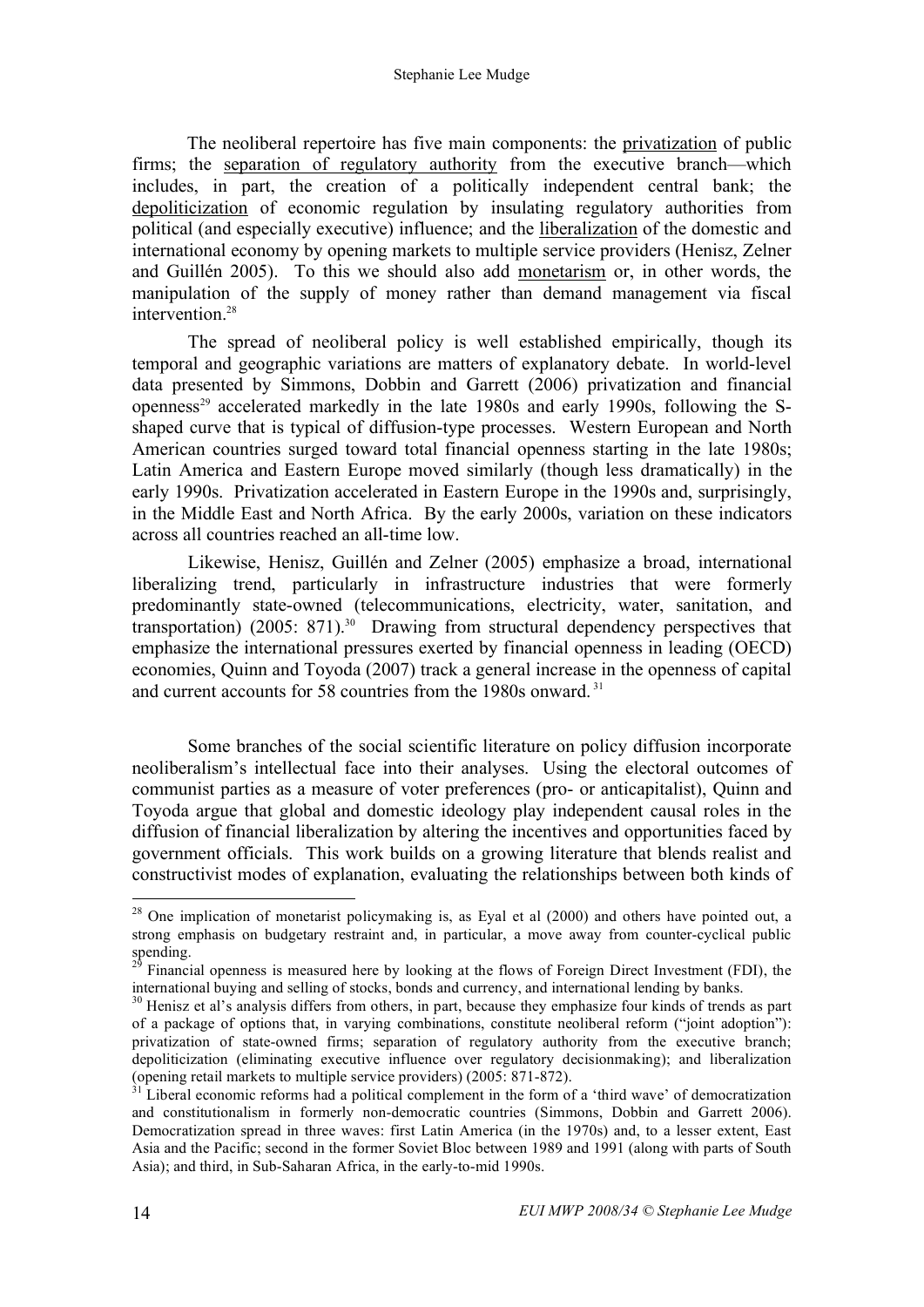processes and policy-making. Realist approaches view states as responding to international pressures from, and experiences of, other states; states both compete with and learn from each other. Constructivist approaches emphasize diffusion via cultural channels: dominant or elite actors (professionals, epistemic communities, transnational elites, international organizations) propagate and incorporate new ideas, and states are actively constructed by individuals and groups who draw from international ideas in localized state-building efforts.

#### **Neoliberal politics**

Much of the institutionalist literature on the state of modern 'capitalisms' views the last decades of the  $20<sup>th</sup>$  century as a new ideological era (Esping-Andersen 1990; Esping-Andersen 1994; Esping-Andersen 1997; Hall 1989; Hall and Soskice 2001; Pierson 1994; Pierson 1996; Steinmo, Thelen and Longstreth 1992). Formerly marginalized free market thought enjoyed a political revival <sup>32</sup> (Fourcade-Gourinchas and Babb 2002b), marking the rise of a new set of "cognitive categories with which economic and political actors come to apprehend the world" (ibid: 534).<sup>33</sup>

Some understand neoliberalism's widespread manifestations in policy and politics as 'proof' of its ontological unassailability. Williamson himself made an analogy between neoliberalism's core propositions and the belief that "the Earth is flat" (Williamson 1993). Identifying himself as "left of center," he questions whether alternative economic philosophies should have political representation at all:

It would be ridiculous to argue that as a matter of principle every conceivable point of view should be represented by a mainstream political party. No one feels that political debate is constrained because no party insists that the Earth is flat. … The universal convergence seems to me to be in some sense the economic equivalent of these (hopefully) no-longerpolitical issues. Until such economic good sense is generally accepted, then its promotion must be a political priority. But the sooner it wins general acceptance and can be removed from mainstream political debate, the better for all concerned. … [T]he superior economic performance of countries that establish and maintain outward-oriented market economies subject to macroeconomic discipline is essentially a positive question. The proof may not be quite as conclusive as the proof that the Earth is not flat, but it is sufficiently well established as to give sensible people better things to do with their time than to challenge its veracity (Williamson 1993: 1330).

<sup>&</sup>lt;sup>32</sup> As a symbolic historical landmark: Hayek rose from relative obscurity to international prominence in the early years of the 'new politics,' winning the Nobel Prize in 1974. For a fuller account of his ascent, see Yergin and Stanislaw (Yergin and Stanislaw 1998).

<sup>&</sup>lt;sup>33</sup> Likewise, John Campbell and Ove Pedersen (2001) describe the rise of neoliberalism in the last two decades of the 20<sup>th</sup> century as a set of "institutional changes on a scale not seen since the immediate aftermath of the Second World War and a project that has attempted to transform some of the most basic political and economic settlements of the postwar era" (Campbell and Pederson 2001: 1). Nearly identical statements were made by a large number of scholars in the mid-to-late 1990s, including: Przeworski 1995; Berger and Dore 1996; Boyer and Drache 1996; Crouch and Streeck 1997; Hirst and Thompson 1996; Kitschelt et al 1999.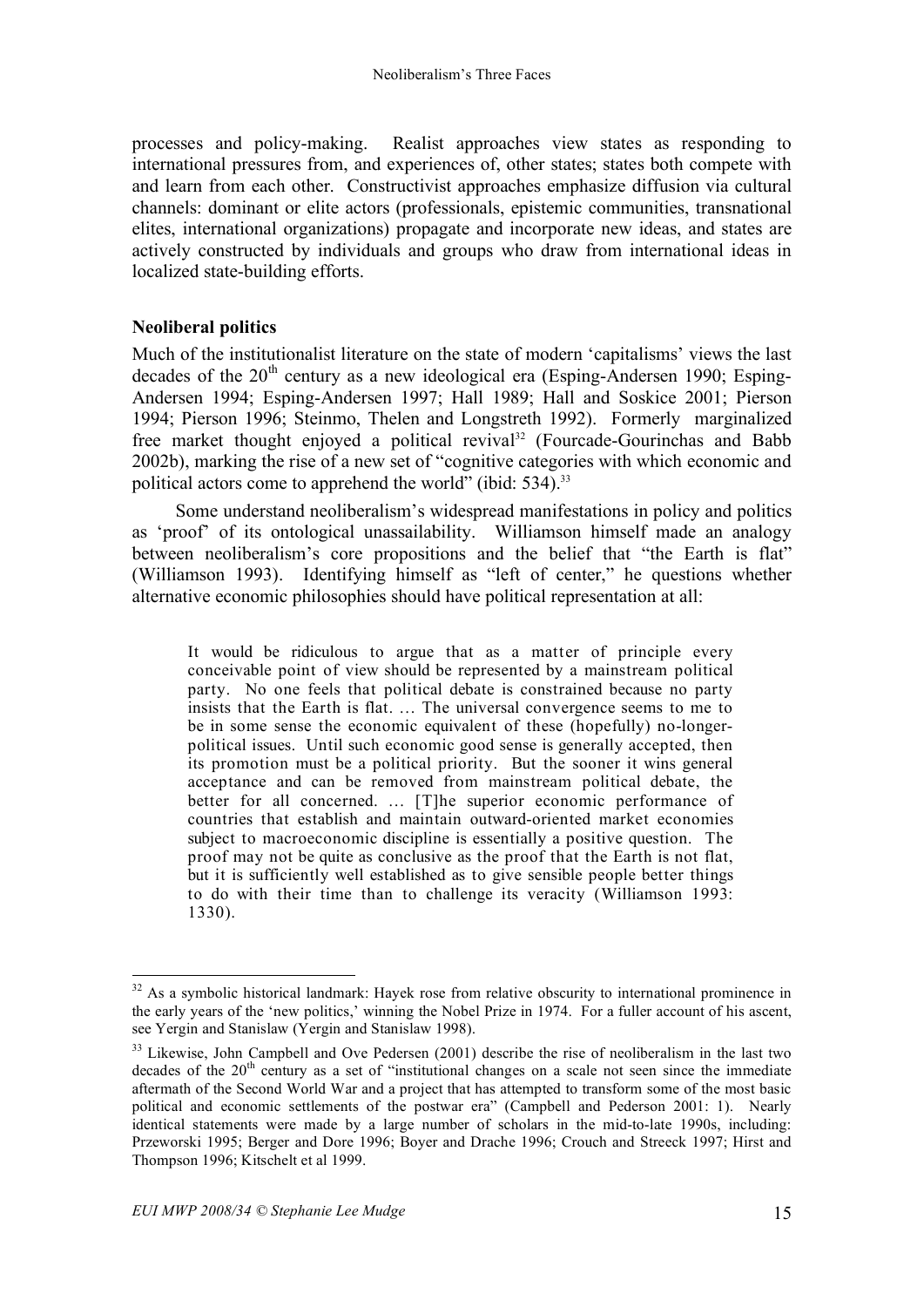Williamson's positive claims as to the superior economic performance of 'neoliberalized' economies and his normative claims as to the non-sensibility of political alternatives are contestable, but this is beyond the purposes of the present paper.

Rather, what is interesting about Williamson's arguments is the simultaneous recognition and sanctification of a re-centering of political space on a new economic philosophy. Drawing from sociological institutionalism as articulated by John Meyer and his colleagues (Meyer and Rowan 1991), political neoliberalism can be understood here as a "set of myths embedded in the institutional environment" that tends to anchor political actors' orientations (1991: 41). It is precisely this re-centering (or, more specifically, market-centric anchoring) that marks the rise of neoliberal politics.

# *Parties, partisanship, and neoliberalism*

Within the tradition of a venerable literature on the rise and nature of party systems (Daalder 1966; Kirchheimer 1966; Rokkan 1970; Sartori 1976(2005)), political scientists argue that since the 1970s there was a general process of partisan dealignment within the electorates of post-industrial democracies. Concentrated among young, highly educated populations, this literature argues that electoral dealignment corresponded with the collapse of old ideological distinctions that formerly defined party oppositions (Dalton and Wattenberg 2002). For some, the decline of ideological partisanship is merely a confirmation of longstanding predictions that, over time, parties' political orientations will tend to converge (Downs 1957; Kirchheimer 1966). Others are less sanguine, noting the rise of more centralized 'professional' and mediadependent political parties in the 1990s and a new age of 'lowest-common denominator' politics (Kaid and Holtz-Bacha 1995; Scammell 1995).

The 'convergence thesis,' however, is contested, and has conceptual shortcomings. Hetherington (2001), for instance, argues that ideological divides reemerged in party politics with some force at the end of the  $20<sup>th</sup>$  century, particularly in the United States. Conceptually, the convergence literature has a troubling tendency to read present-day politics in terms defined in an earlier era. The risk here is mistaking ideological reorganization for a collapse of party distinctions. The rise of a new ideological system need not mesh with existing party distinctions; an apparent collapse of ideological distinctions across parties may merely mark the emergence of new axes of division.

Indeed, classical definitions of parties explicitly reject any necessary or reliable axis of ideological distinction (Sartori 1976(2005)). Schumpeter, for instance, argued that parties are defined by cooperative efforts to attain political power:

A party is not ... a group of men who intend to promote public welfare 'upon some principle on which they are all agreed.' A party is a group whose members propose to *act in concert in the competitive struggle for political power*. (*Capitalism, Socialism, and Democracy* p. 283; quoted in Sartori, p.53—emphasis added.)

Sartori offers a more specific definition, identifying competition for public office as the specific form of political power at stake: "*A party is any political group that presents at*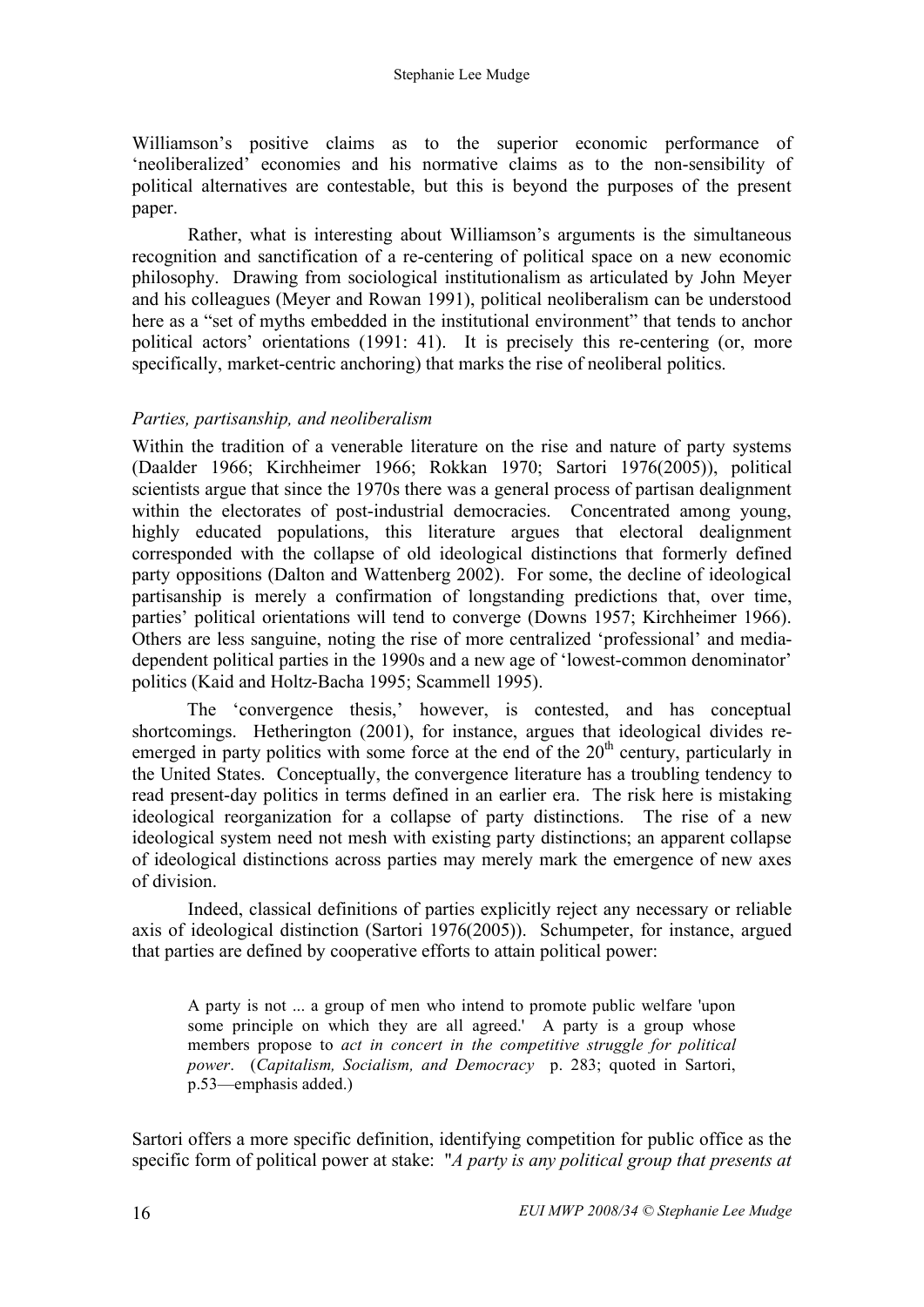*elections, and is capable of placing through elections, candidates for public office*" (Sartori 1976(2005): 56-57). 34

The implication is that there is no necessary connection between ideological orientations and opposition among political parties—the struggle among parties is over political power, not a pre-specified set of ideas; political opposition is a constant, inherent feature of party systems.

#### *Neoliberalism as an ideological system*

How can we reconcile the theoretical persistence of political oppositions (inherent to party systems) on the one hand, and the rise of a new, pro-market set of cognitive categories among elites on the other? What do 'neoliberalized' party politics look like—and what is a 'neoliberal' political actor?

The literatures on party oppositions and neoliberalism are at best ambiguous on these questions. Much like the tendency of 'hegemonic project' scholarship to conceive of neoliberal intellectuals and their opponents in terms of simple antagonisms, some scholarship tends to graft the term 'neoliberal' uncomfortably onto old political distinctions—implicitly reserving the label for parties of the right, with emphasis on Anglo Saxon countries. The term is often used to invoke American Republicans or British Conservatives—following the historical prototypes embodied in the figures of Ronald Reagan and Margaret Thatcher. <sup>35</sup> Yet neoliberalism does not mesh neatly with old right-left categories.

#### *Political neoliberals?*

Some historical perspective on political 'neoliberals' is helpful here. The 'neoliberal' moniker, reportedly coined by *Washington Monthly* editor Charles Peters, was given form in a 1983 conference of academics and professionals sympathetic to the Democratic party: teachers, lawyers, journalists, and academics sponsored by the *Washington Monthly* in Washington, D.C. (Farrell 1983).

The conference was one of various fora that helped to solidify a market-friendly political movement stirring within the Democrats—the rise of a "new philosophy" that sought to break with the party's past. The neoliberals of the Democratic party—the 'New Democrats' (Rothenberg 1984)—distinguished themselves from "old-style liberal leaders like Sen. Edward Kennedy or former Vice President Walter Mondale," and

<sup>&</sup>lt;sup>34</sup> Sartori specifies elsewhere that elections can be 'free or not free'. He also emphasizes that this is a minimal, not a sufficient, definition. "A definition is minimal when all the properties or characteristics of an entity that are not indispensible for its identification are set forth as variable, hypothetical properties -

not as definitional properties." (Sartori 1976: 55)<br><sup>35</sup> See, for instance: Woolley's analysis of monetarist economists and American political conservatives during the Reagan years (Woolley 1982). Monica Prasad's discussion of neoliberalism in France focuses on parties and politics of the right and discusses the French left's partial embrace of neoliberal ideas only in the 1990s—as part of its commitment to the Growth and Stability Pact (1996); in the American case, she focuses exclusively on the Reagan-Bush years (Prasad 2005). Elsewhere she identifies the period between 1990 and 20005 as the "consolidation" phase of neoliberalism, in which "the coming of European unification strengthened the hand of European neoliberals in ways that remain to be worked out" (Prasad 2006), but leaves the identity of European neoliberals undefined.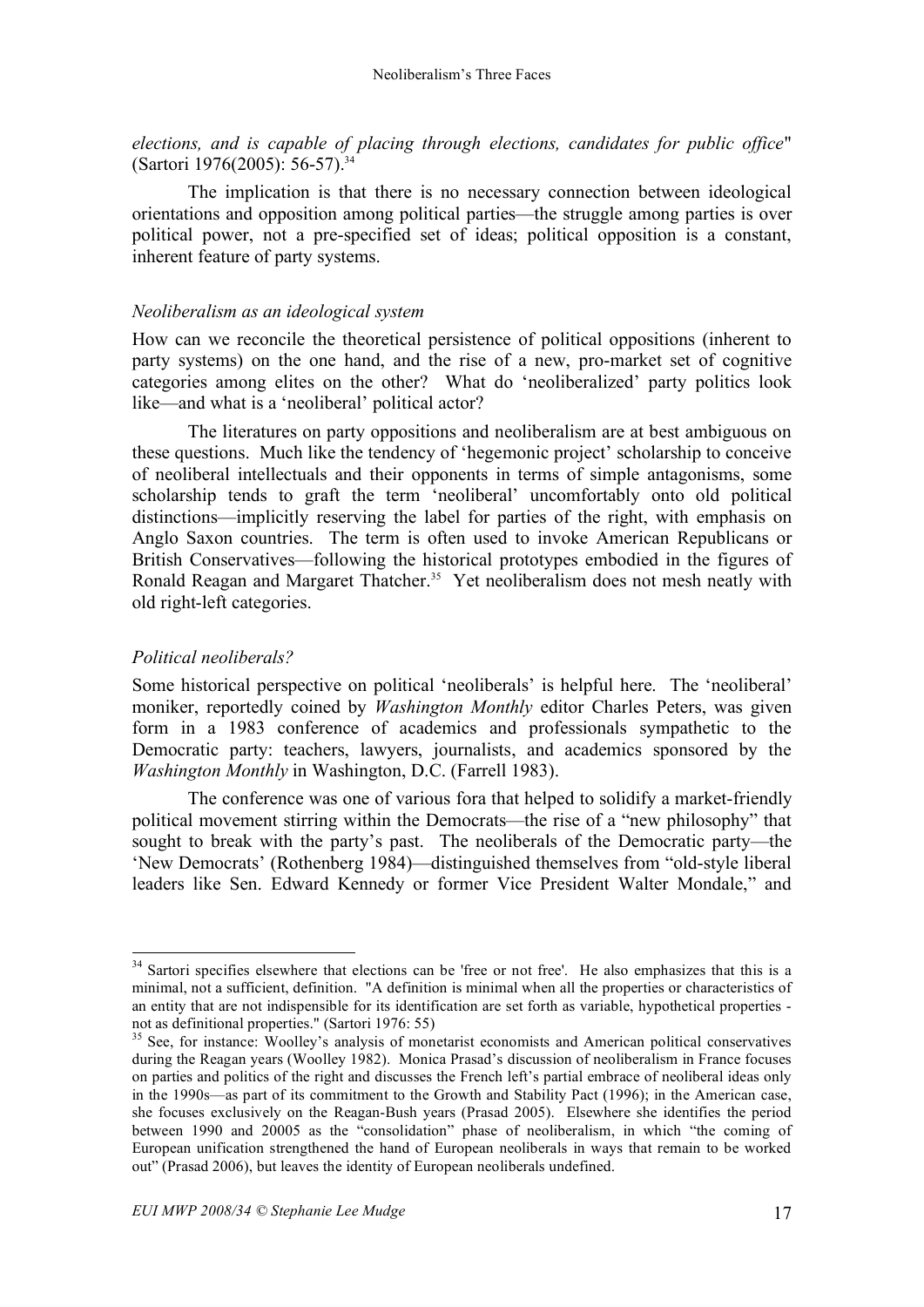included Senators Bill Bradley, Gary Hart and Paul Tsongas, and Congressmen Richard Gephardt and Timothy Wirth (1982).<sup>36</sup>

In 1985 the neoliberal movement within the Democratic Party culminated with the establishment of the Democratic Leadership Council (DLC)—the organizational expression of an early 1980s movement within the Democratic party to move to the political center by, among other things, shifting economic policy priorities "away from an emphasis on redistribution and toward an emphasis on the twin goals of restoring growth and opportunity" (Hale 1995: 211).<sup>37</sup>

The 'neoliberal' moniker did not have stable meaning in worlds beyond the American one, but American neoliberals nonetheless had European parallels. 'New Democrat' ideas bore a striking similarity to Tony Blair's 'third way' politics, which expressed a market-friendly re-thinking of Fabian Socialism under the auspices of, among others, the London School of Economics' Anthony Giddens and Julian Le Grand (Giddens 1998; LeGrand and Estrin 1989). By the 1990s market-friendliness had seemingly become more common than not among center-left elites all over Europe: in Germany, the Netherlands, and even Sweden<sup>38</sup> leftist leaders espoused more deregulated labor markets and, to varying extents, paid lip service to the inevitable necessities of adapting social systems to global market forces.<sup>39</sup>

The transatlantic appearance of market-friendly lefts was no coincidence: continuing a long tradition of transatlantic exchange of political ideas (Rodgers 1998; Rueschemeyer and Skocpol 1996), <sup>40</sup> American and European elites were directly engaged with each others' programs and projects. By the year 2000, the 'new lefts' started to look more and more like an international political movement. Their central messages and policy priorities were crystallized, refined and extended via a thickening network of political connections within Europe on the one hand, and between Europe and the US on the other—both effects, in part, of European integration. By the

<sup>&</sup>lt;sup>36</sup> This is based on a Lexis Nexis search of major world newspapers for the terms "neoliberal" or "neoliberal" in headlines or lead paragraphs across all available dates. News accounts also identify the economists Robert Reich, Lester Thurow and financier Felix Rohatyn as supporters of the neoliberal

movement.<br><sup>37</sup> In Hale's (Hale 1995) account, the Democratic party's shift to the center happened in progressive waves, prompted by Democrats' losses to neoliberal Republican candidates starting from the Reagan years. But I would argue that Republicans' electoral successes are not a sufficient explanation for the Democrats' shift on economic questions—as accounts of the Clinton presidency written by political insiders (and by Clinton himself) suggest, the New Democrats embraced more pro-market positions on economic questions as a response to experiences with and perceptions of candidates in their own party, perceiving the 'old' liberalism of candidates like Dukakis, Mondale, Carter and McGovern as an outdated and pre-modern politics.

<sup>&</sup>lt;sup>38</sup> Sweden of course is an ambiguous case because, as others have pointed out, it has long combined an open and trade-oriented economy with aggressive state interventions. Nonetheless, the Swedish Social Democrats' 'Third Road' from the early 1980s is understood by some as a marked, and precocious, move toward neoliberal principles (Pontusson 1992; 1994).

 $39$  This was not mere rhetoric. In the US, President Clinton signed a 1996 bill that 'ended welfare as we knew it;' in the UK, Tony Blair touted public-private partnerships and oversaw the introduction of tuition fees in 1997; center-left governments in Germany, Sweden, and the Netherlands all engaged in labor market reforms intended to introduce more "flexibility" into employment contracts in the late 1990s and early 2000s. Terms like "flexicurity" marked the emergence of a new, awkward social scientific language expressing the implausible marriage of social democracy and free market orthodoxy.<br><sup>40</sup> The case of the American Progressive Party in a particularly interesting testament to the formative

influences of transatlantic exchange in political life (Davis 1964).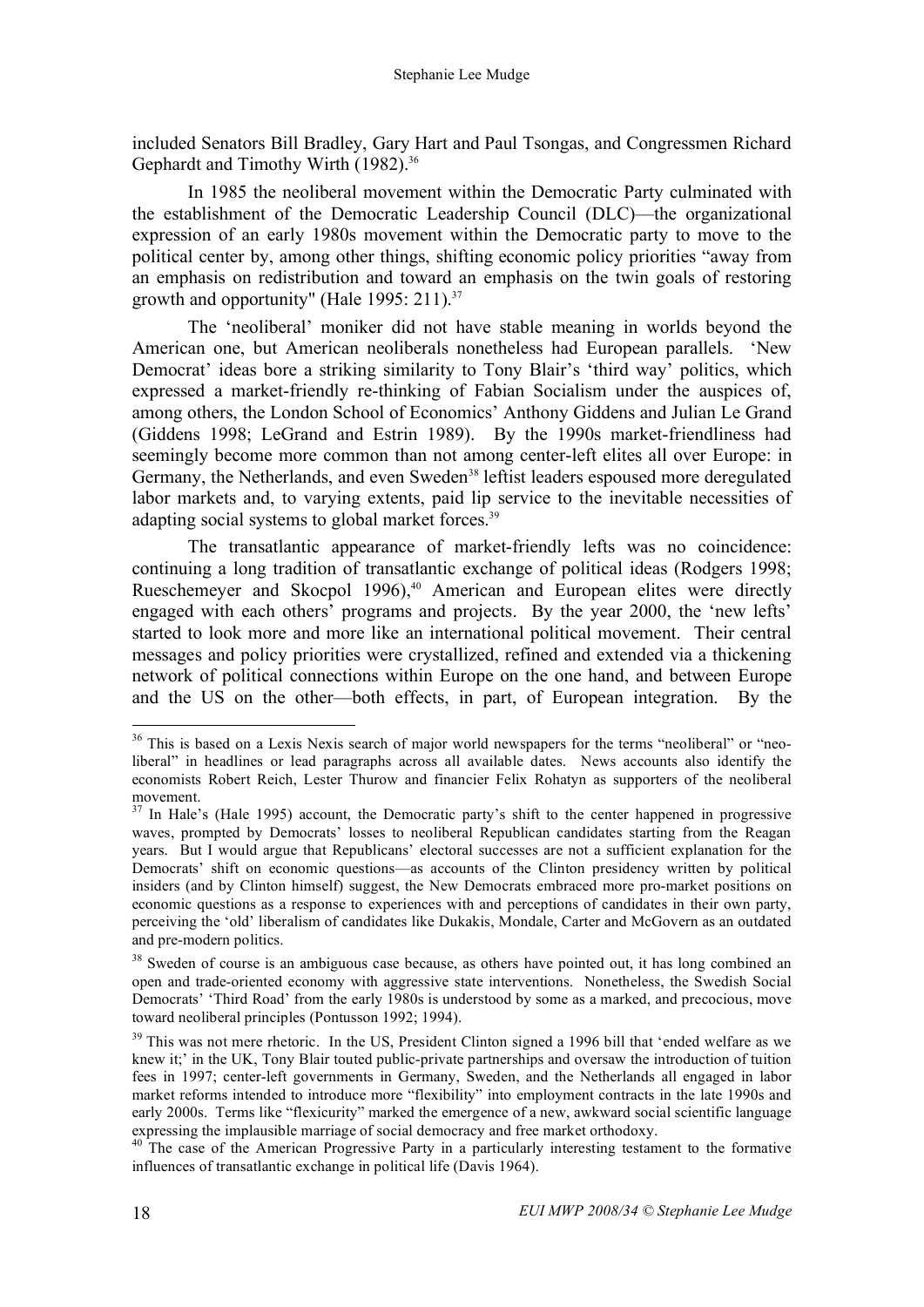century's end elite political leadership espousing variants of a more market-friendly leftist agenda stretched from the United States and the United Kingdom to Portugal, the Netherlands, Belgium, Germany and Italy, and had taken firm root in the European Union (EU). Recognizing this broad reach, the American Progressive Policy Institute (PPI)—the think tank arm of the DLC— pronounced the "third way" in 1999 to be "the most rapidly growing international political movement in the world, and the rising tide in the center-left political parties throughout Europe."41

## *Neoliberalism as a 'sui generis' force in politics*

Ideological systems have an existence that is external to politics partly because they are born in spaces that may or may not be political. The rise of a new set of ideological forces is, in other words, an institutional phenomenon in and of itself, often rooted in non-political realms of struggle and collaboration. These realms might be understood as belonging to the 'cultural field'—that is, social spaces in which actors are engaged in struggles over authoritative claims to truth and meaning: religion, art, literature and journalism, the 'human' sciences. Ideological systems emerging out of these spaces intersect with politics because of the hybrid intellectual-political roles played by 'knowledge-bearing' elites (Rueschemeyer and Skocpol 1996).

A failure to grasp the rise of neoliberalism as an ideological system born outside of politics imposes arbitrary analytical blinders on questions of neoliberalism's political effects. Thatcher and Reagan were undoubtedly neoliberalism's most high-profile champions in the 1980s, but the truth was that neoliberal orientations entered into mainstream politics from the 1970s without regard for old partisan divides or national boundaries. <sup>42</sup> On all political levels, and on both sides of the Atlantic, the central message from the center-lefts in the 1990s seemed increasingly clear: liberalize national economies, devolve national government to regional and local levels, and re-center the logic of social provision on principles of opportunity and work—'activating' workers, 'making work pay' and promoting educational (or 'human capital') investment. Though the interpretation of how these goals were to be achieved featured important variations, and while political institutions shaped their translation into economic and social policy, in the 1990s the rise of market-friendly politics across the political spectrum became an unmistakable phenomenon.

Specifically, the conflation of neoliberalism with Anglo-American 'rightism' impedes a social scientific grasp of the nature and dynamics of the 'new politics' in two ways. First, the tendency to conflate neoliberalism with Anglo- and American politics

<sup>&</sup>lt;sup>41</sup> http://www.ndol.org/ndol\_ci.cfm?kaid=128&subid=185&contentid=880, accessed December 5, 2006. The DLC made this pronouncement to mark an April 1999 'roundtable discussion' that included First Lady Hillary Rodham Clinton and DLC President Al From. The forum was titled: "The Third Way: Progressive Governance for the 21st Century". It featured British Prime Minister Tony Blair, German Chancellor Gerhard Schroeder, Dutch Prime Minister Wim Kok, and Italian Prime Minister Massimo D'Alema. The roundtable was a second follow-up to an initial meeting between Hillary Clinton and Tony Blair that took place in 1997.

 $42$  Cox (Cox 2001) notes that "there is no pattern that distinguishes left from right during the period of retrenchment. Thus, right-wing governments in some countries have found their efforts to retrench frustrated by public opposition, whereas left-wing governments in other countries have managed to enact dramatic reforms." Fritz Scharpf emphasizes the need to look at the actual strategic plans of governments, rather than assuming their policy preferences from their ideological location" (2001: 466).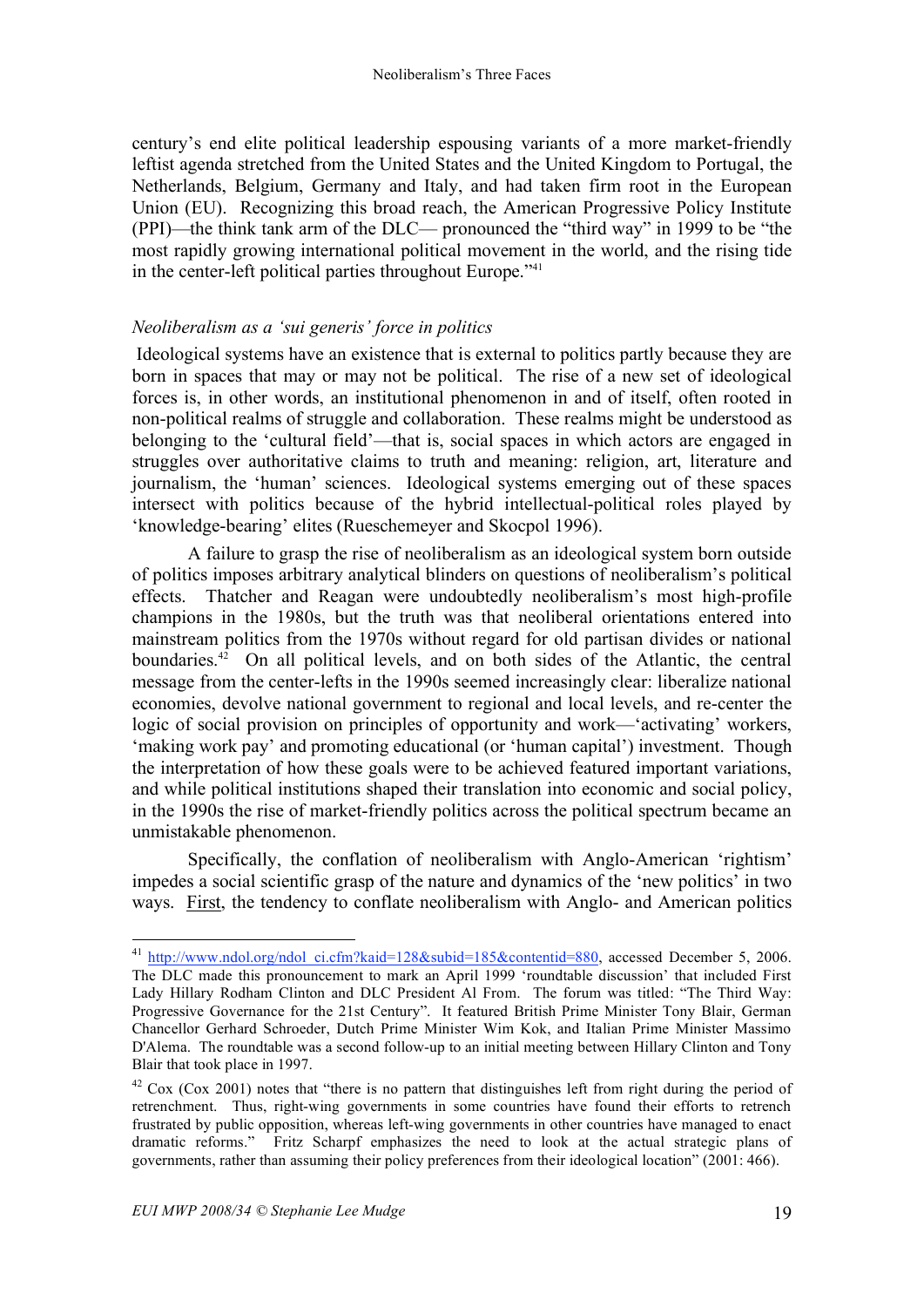implies that continental and Northern European political elites are 'naturally' opposed to the implementation of neoliberal policies. This has some truth to it, given the entrenchment of welfarist traditions in Europe—but it is a claim that should be evaluated empirically rather than taken as a given. Second, a blindness to neoliberalism as a force that cross-cuts 'old' ideological divides in right-left politics tends to pre-empt social scientific inquiry into an as-yet unexplained historical phenomenon: that the most effective advocates of policies understood as neoliberal in Western Europe (and beyond) have often been political and intellectual elites who are sympathetic to, or are representatives of, the left and center-left.<sup>43</sup>

The point here is simple: neoliberal politics deserves the same analytical attention as neoliberalism's hegemonic roots and its expressions in state policy. Part of this effort must be to rethink the meaning of neoliberalism itself, considering its effects as a general force intersecting with political life.

# **Elements of neoliberal politics**

Neoliberal politics can be defined as struggles over political authority that are bounded by a particularly market-centric set of ideas about the state's responsibilities, the locus of state authority, and the state's central constituencies. More specifically:

# (1) *State responsibility—what should the state do?*

The neoliberal notion of state responsibility is that it should enable and order workers rather than protecting citizens: valuing education and training<sup>44</sup> over social protection, favoring means-targeted rather than universal forms of assistance, and treating the unemployed punitively if it proves difficult or impossible to push into the labor market.<sup>45</sup> This amounts, to draw on Esping-Andersen's famous concept (Esping-Andersen 1990), to an abandonment of decommodification as a legitimate function of state policy.

<sup>&</sup>lt;sup>43</sup> Levy, for instance, discusses Lionel Jospin's privatizations (of Thomson Multimedia, CIC, GAN, Aérospatiale, and the CIC Regional Banking Network), as well as his decision to recast rather than repeal the 1997 Thomas Law, which fostered the privatization of pension funds (Levy 2001). Levy argues (rightly) that the French left sought to adapt neoliberal policy reforms along progressive lines—but this does not address the basic question of what produced an embrace of the neoliberal principles in the first

place.<br><sup>44</sup> The educational emphasis takes a particular form, where education is understood as preparation for the<br>labor market rather than serving humanistic or citizen-making purposes.

<sup>&</sup>lt;sup>45</sup> The punitive element of neoliberalism is supported, first, by Foucauldian perspectives in political theory, which view neoliberalism as a "constructivist project" in which "the market can be constituted and kept alive only by dint of political interventions" (Brown 2003). This literature identifies the neoliberal reconstruction of the state (and the subject) in Anglo-liberal countries (Australia, the UK, New Zealand, the US, Canada). To the extent that neoliberal priorities are realized the resulting governmental form might be understood, as Brown (Brown 2003), Hartman (Hartman 2005) and others argue, as a 'neoliberal welfare state.' Also, a growing literature emphasizes the punitive dimension of the neoliberal welfare state, tracking in particular a dramatic increase in incarceration rates in the United States (Sutton 2004), (Wacquant 2007).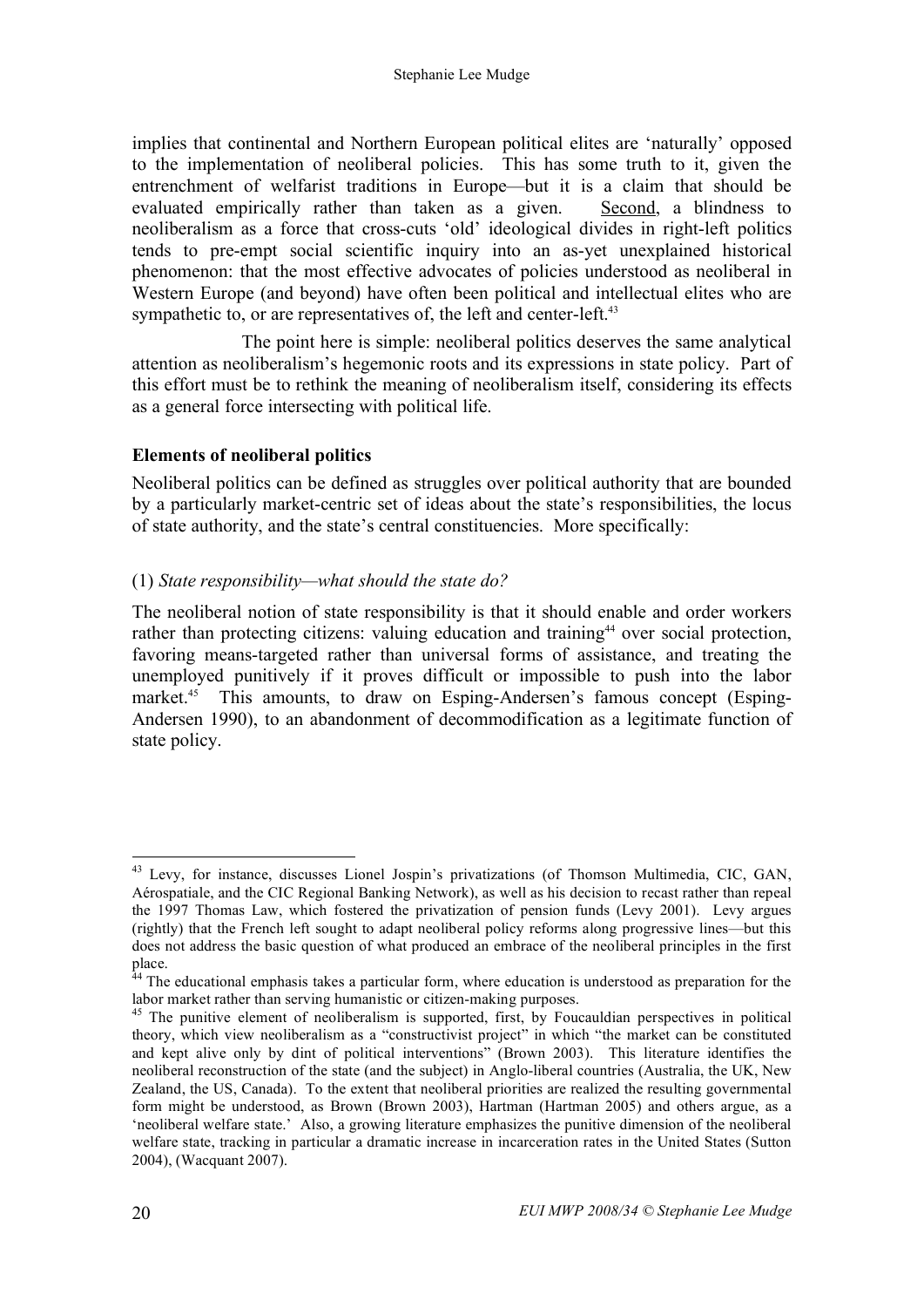# (2) *The locus of political authority—by what means should the state fulfill its responsibility?*

Neoliberal notions of political authority look to the market first, viewing "politics" as a second-best option for decision-making. The state's charge is to build and preserve a market where private individuals make decisions in a competitive environment. To this end, property must have strong legal protections; economic exchange must be freed from political control via privatization; trade is liberalized; domestic markets are deregulated; and economic policymaking (an expansive category, including especially monetary policy) is depoliticized. According to the principles of monetary theory, monetary policy-making is a function of expert decision-making by independent banks, and is centered on controlling inflation.

### (3) *Focal or key constituencies—in whose interests does the state rightfully act?*

Neoliberal politics are well-noted for their unapologetic embrace of capitalism and moral defense of capitalists. They feature an open appeal to business, finance, and white-collar professionals rather than trade unions and blue-collar working classes.

Each component of neoliberal politics, one might note, is antithetical to the orientations of postwar social democratic politics, which include: full employment via demand management and (often) corporatist institutions, limitations on economic inequalities via redistribution and progressive taxation, pro-union and pro-labor appeals, and public benefits and social services provided on a citizenship-basis.

#### **Conclusions**

Scholarship that attempts to place present-day politics within a broader historical continuum necessarily confronts the problem of understanding political oppositions in terms of categories that are historically created and, as a result, inherently unstable. From an analytical standpoint, one of the most vexing dimensions of political life in the neoliberal era is the seeming evisceration of common sense differences between the political left and the political right—a sort of collapsing and condensing of what had formerly seemed well-marked political oppositions.

The argument that we now live in an age of neoliberal hegemony has been made by Marxist and neo-Gramscian scholars (Anderson and Camiller 1994; Apeldoorn, Overbeek and Ryner 2003; Cafruny and Ryder 2003; Gill 2003; Therborn 2007). This paper echoes these themes, highlighting a need for explanatory analysis of neoliberalism among political elites *in general*, without assuming that political orientations are somehow hard-wired, culturally given, or immune to new influences. As opposed to a focus on questions of right-left 'convergence' (in which the question of *convergence of what* has no stable or consistent answer, and the permanence of convergence at any historical point cannot be assumed to extend into the future), social scientists should inquire into the overall parameters of political discourse, how they are established and altered over time, and how those changing parameters intersect with policymaking and institution-building.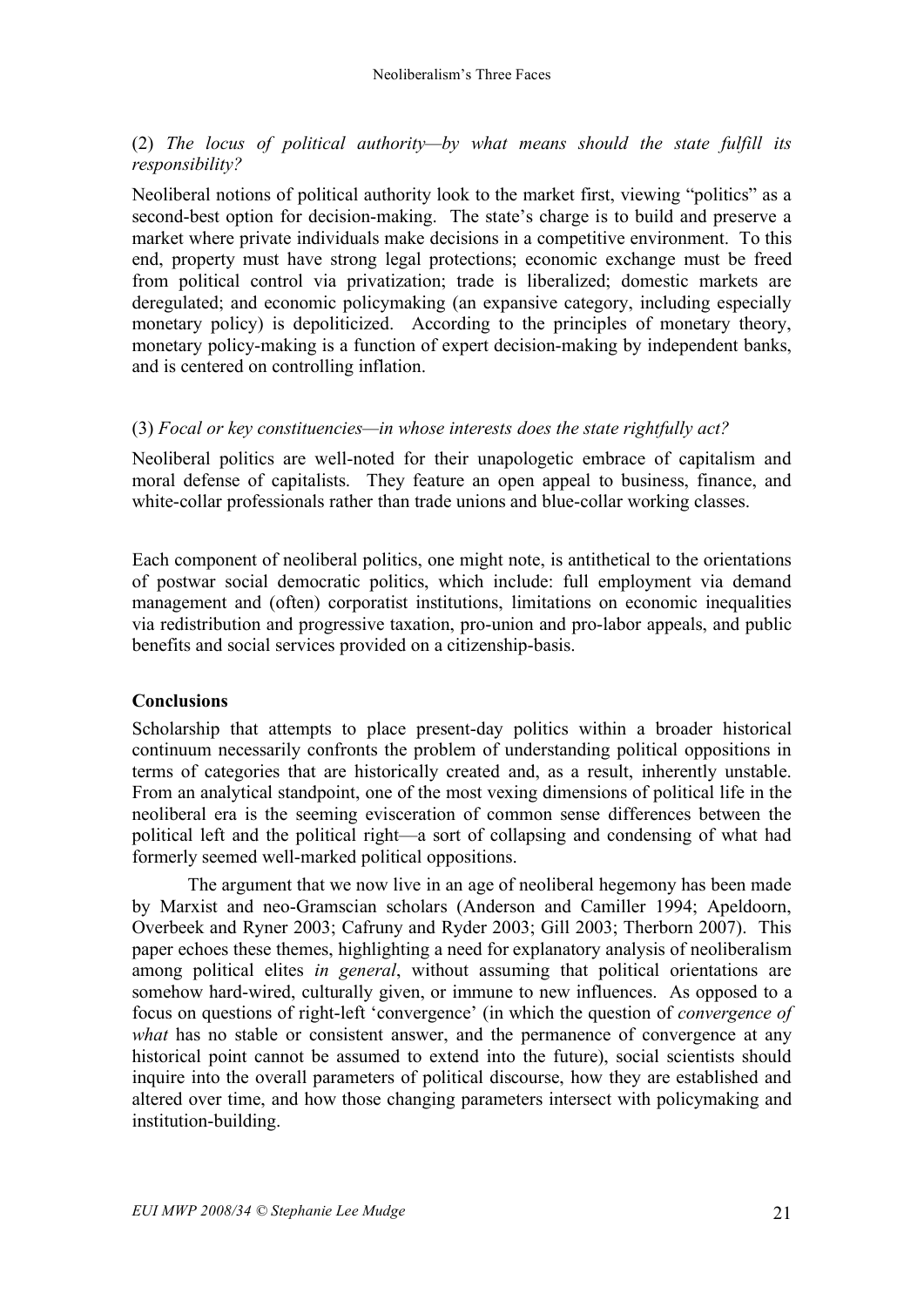Within such an analysis, there is good reason to attend especially closely not to the politics of the right, but the politics of the left. The neoliberal era was born from a previous hegemonic age in which politics were bounded by welfarist, statist, and Keynesian systems of thought. Social democratic politics were particularly powerful in Western Europe, giving rise to some of the most extensive welfare institutions the world has known. Given this historical starting point, neoliberal politics within the mainstream parties of the European left deserves special attention.

Existing accounts of the left's neoliberal turn—insofar as they exist, in the form of a surprisingly limited literature on the 'third way' phenomenon—tend to ignore or underplay the complex processes by which new economic conditions and their proposed solutions emerge. The extent to which the forces of globalization presented themselves to political elites and dictated a very specific set of policy responses is unclear. Economic problems do not simply present themselves directly to political actors. Rather they are analyzed, digested, and interpreted by aides and experts, who participate actively in the definition and packaging of political solutions. Their effectiveness in these efforts is, in turn, connected to their professional, intellectual and political affiliations, their participation or investment in internal professional competitions, and their positions vis-à-vis the state. 46

This brings us to a curious blind spot in recent strains of literature on politics and political economy in Western Europe: a heavy emphasis on structural economic forces (especially economic globalization and unemployment), <sup>47</sup> along with a tendency to leave out or de-emphasize the political roles of 'new class' professionals, intellectuals, technocrats, and especially economists—that is, the very actors who have received increasing attention in comparable literatures on other regions (Eastern Europe and Latin America). Meanwhile, scholarship on the economics profession's historical relationship with states, its intensifying internationalization, and its strong professional investments in European integration, offer good reason for considering such actors in analyses of Western European politics on both the national- and European-levels (Fourcade-Gourinchas 2001; Fourcade 2006; Hall 1989).

Finally, the outline of neoliberalism presented here is meant to call overly ossified conceptions of institutions into doubt: specifically, it can be read as a criticism of tendencies to conceive of institutions in 'hard' organizational terms, excluding ideological systems (embedded in cognitive orientations or mental structures). This challenges, for instance, the heavy emphasis on path dependence in historical institutionalism, which favors hard distinctions between actors and institutions. The present analysis highlights the importance of institutionalized cognitive orientations among political elites—stated differently, mental embodiments of *sui generis*

 <sup>46</sup> Dezelay and Garth have shown how the 'Washington consensus' emerged out of professional competition within American economics, and between economists and lawyers, in North and South (Dezelay and Garth 2002a). Fourcade-Gourinchas has laid out the ways in which more institutionalist or more individualist modes of economic scholarship emerged as functions of national variations in the profession's historical position relative to the state, higher education and the economy (Fourcade-Gourinchas 2001). Weir and Skocpol argue that the reception and penetration of economists' arguments depend on their access to and position within the state, as well as the administrative structures of the state itself (Weir and Skocpol 1985).

<sup>47</sup> See, for instance, Esping-Andersen's opening statements in *The Social Foundations of Postindustrial Economies* (1999).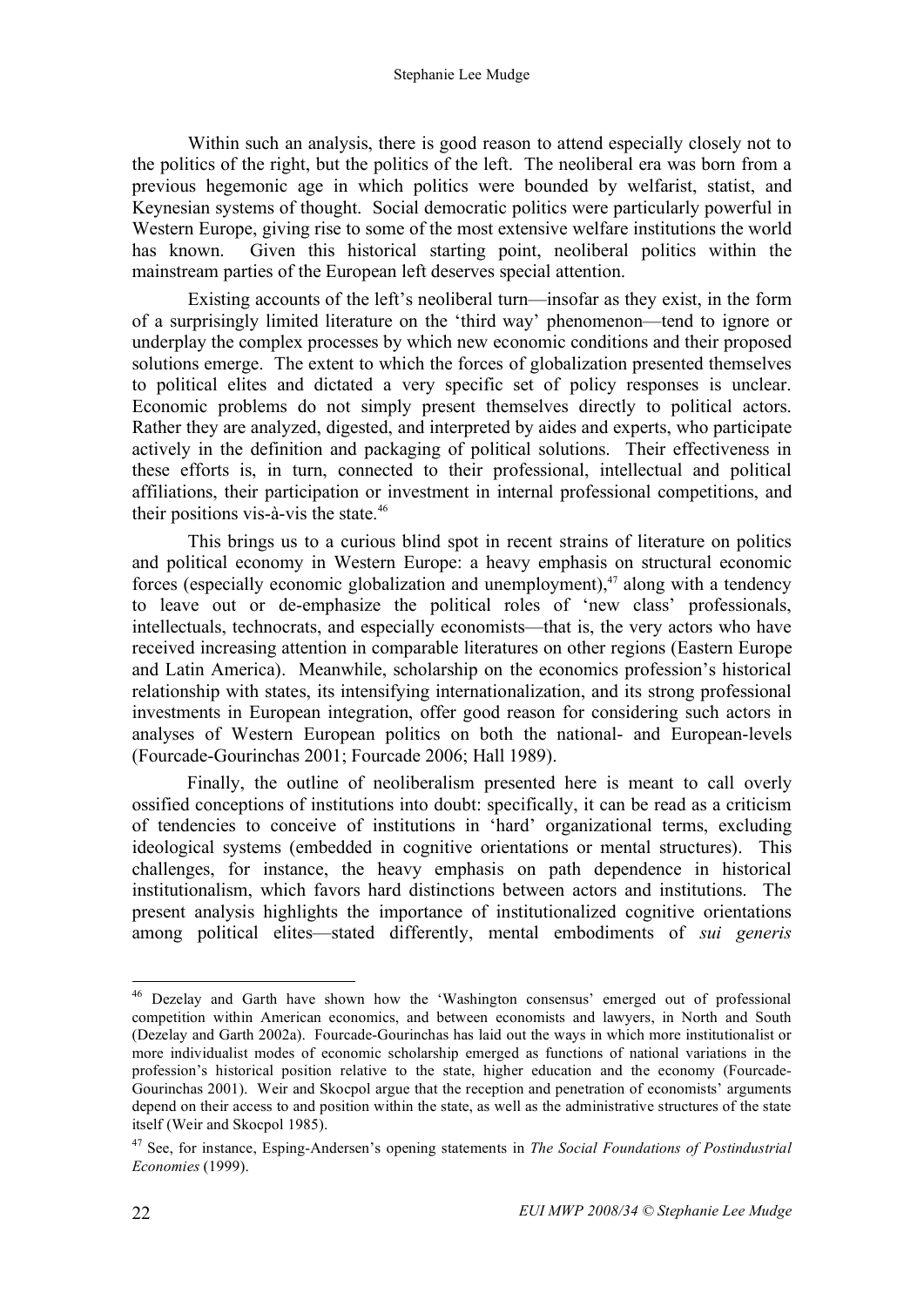ideological systems—for the creation, sustenance, and reorganization (or undoing) of 'hard' political and bureaucratic institutions.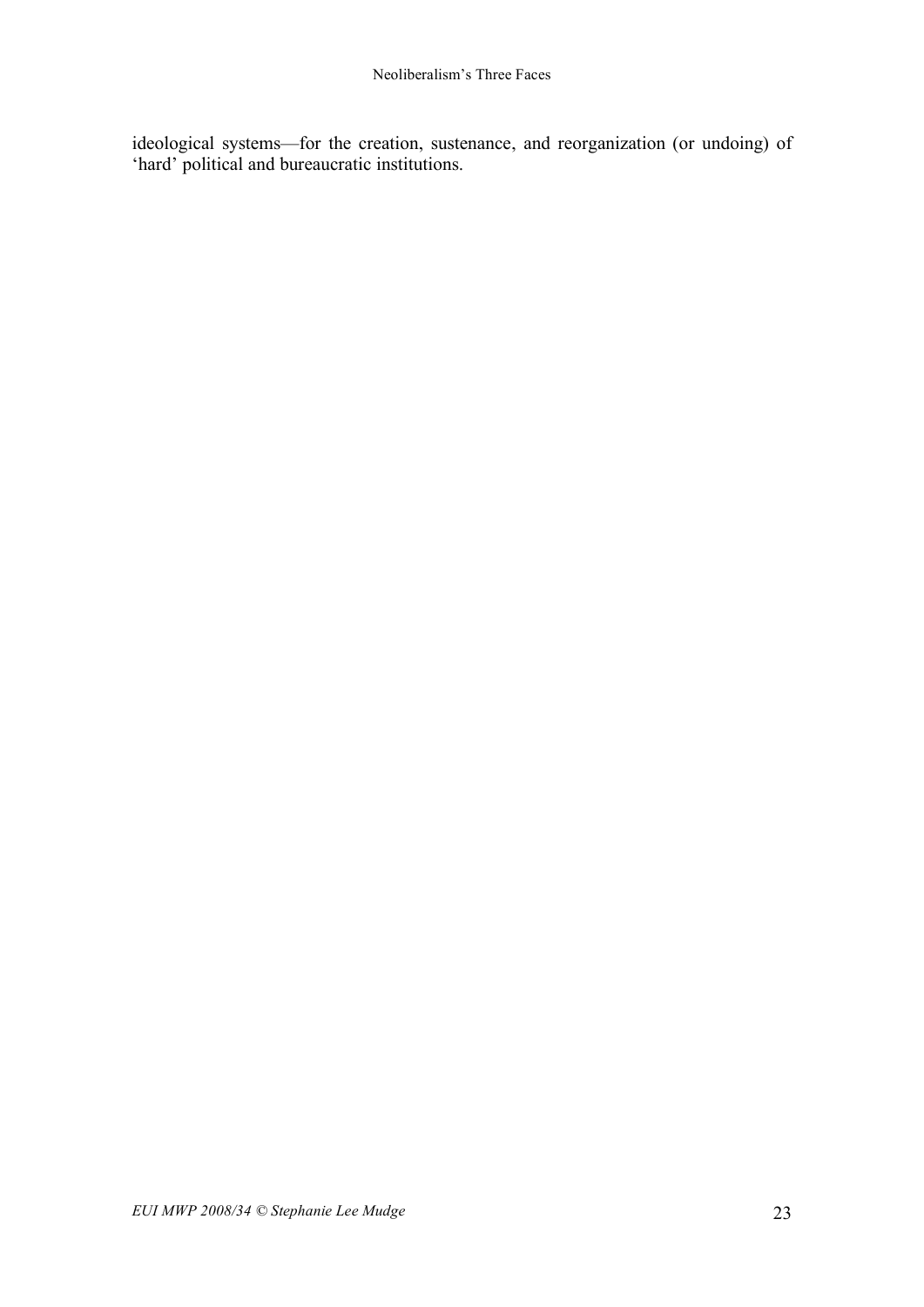#### References

- 1982. "Here Come the Neolibs." Pp. 28 in *The Wall Street Journal*. New York.
- Anderson, Perry, and Patrick Camiller (Eds.). 1994. *Mapping the West European Left: Social Democrats, Socialists, Communists, Post Communists*. London, New York: Verso.
- Apeldoorn, Bastiaan van, Henk Overbeek, and Magnus Ryner. 2003. "Theories of European Integration: A Critique." Pp. 17-46 in *A Ruined Fortress? Neoliberal Hegemony and Transformation in Europe*, edited by Alan W. Cafruny and Magnus Ryner. Lanham, Boulder, New York, Toronto, Oxford: Rowman and Littlefield Publishers, Inc.
- Babb, Sarah. 2004. *Managing Mexico: Economists from Nationalism to Neoliberalism*. Princeton: Princeton University Press.
- Block, Fred. 2001. "Introduction." Pp. xviii-xxxviii in *Karl Polanyi, The Great Transformation: The Political and Economic Origins of Our Time*. Boston: Beacon Press.
- Block, Fred, and Margaret Somers. 2003. "In the Shadow of Speenhamland: Social Policy and the Old Poor Law." *Politics and Society* 31:283-323.
- Bockman, J. 2007. "The origins of neoliberalism between Soviet socialism and Western capitalism: "A galaxy without borders"." *Theory and Society* 36:343-371.
- Bockman, J., and G. Eyal. 2002. "Eastern Europe as a laboratory for economic knowledge: The transnational roots of neoliberalism." *American Journal of Sociology* 108:310-352.
- Boix, Carles. 2000. "Partisan Governments, the International Economy, and Macroeconomic Policies in Advanced Nations, 1960-93." *World Politics* 53:38- 73.
- Bourdieu, Pierre. 1992. *The Logic of Practice*. Stanford: Stanford University Press.
- —. 1994. "Rethinking the State: Genesis and Structure of the Bureaucratic Field." *Sociological Theory* 12:1-18.
- —. 2005. *The Social Structures of the Economy*. Cambridge, UK and Malden, MA: Polity Press.
- Bourdieu, Pierre, and Loic Wacquant. 1992. *An Invitation to Reflexive Sociology*. Chicago: University of Chicago Press.
- Bourdieu, Pierre, and Loïc Wacquant. 1999. "On the cunning of imperialist reason." *Theory, Culture and Society* 16:41-58.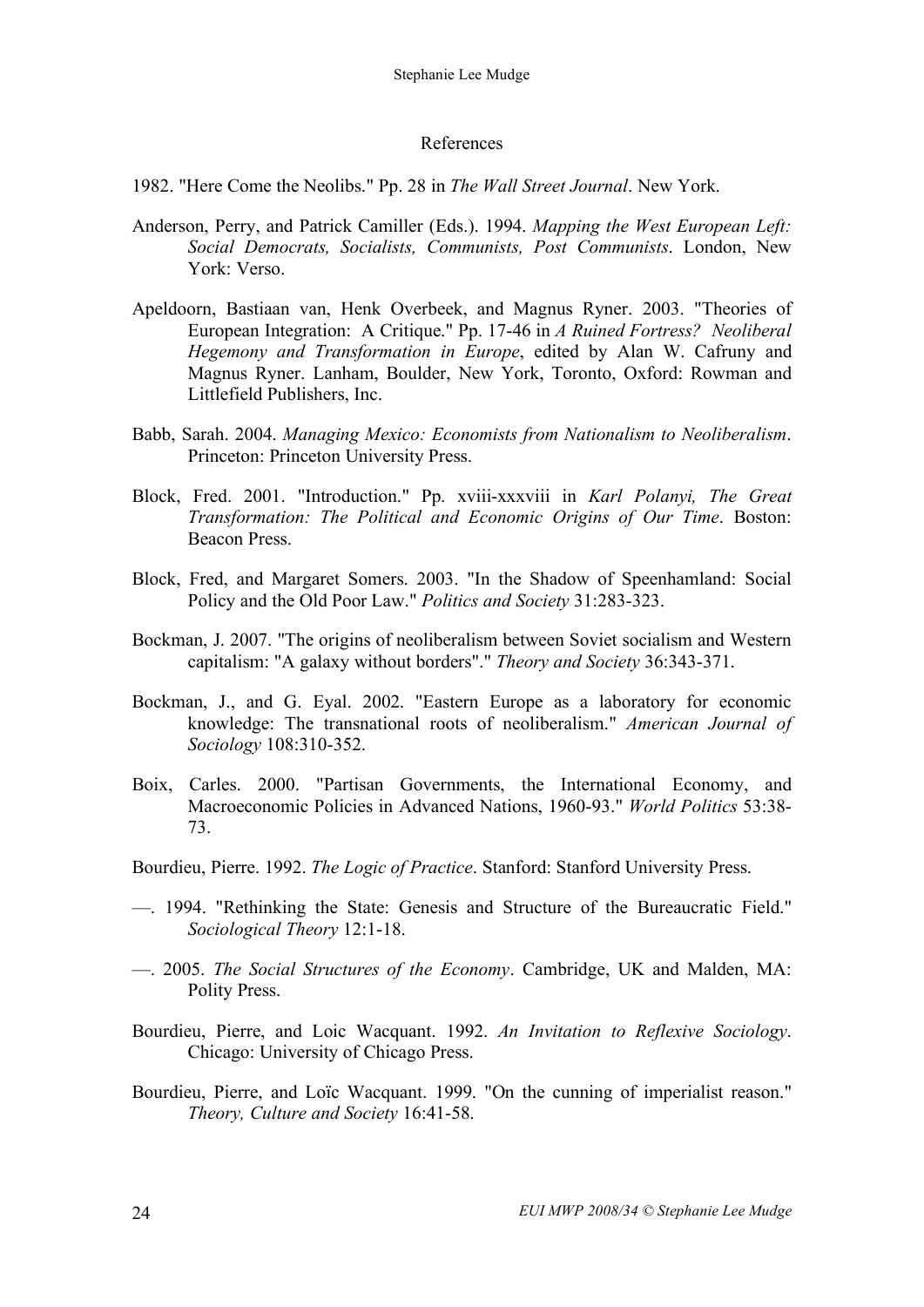- Brown, Wendy. 2003. "Neo-liberalism and the End of Liberal Democracy." *Theory and Event* 7:(electronic version).
- Cafruny, Alan W., and Magnus Ryder (Eds.). 2003. *A Ruined Fortress? Neoliberal Hegemony and Transformation in Europe*. Lanham, Boulder, New York, Toronto, Oxford: Rowman & Littlefield Publishers, Inc.
- Campbell, John L., and Ove K. Pedersen (Eds.). 2001. *The Rise of Neoliberalism and Institutional Analysis*. Princeton: Princeton University Press.
- Cockett, R. 1995. *Thinking the unthinkable: Think-tanks and the economic counterrevolution, 1931–1983*. London: Harper Collins.
- Cox, Robert Henry. 2001. "The Social Construction of an Imperative: Why Welfare Reform Happened in Denmark and the Netherlands but Not in Germany." *World Politics* 53:463-98.
- Crouch, Colin. 1997. "The Terms of the Neo-liberal Consensus." *The Political Quarterly* 68.
- Daalder, Hans. 1966. "Parties, Elites and Political Development in Western Europe." in *Political Parties and Political Development*, edited by J. LaPalombara and M. Weiner. Princeton, NJ: Princeton University Press.
- Dalton, Russell J., and Martin P. Wattenberg (Eds.). 2002. *Parties Without Partisans : Political Change in Advanced Industrial Democracies*. Oxford: Oxford University Press.
- Davis, Allen F. 1964. "Social Workers and the Progressive Party." *The American Historical Review* 69:671-688.
- Dezalay, Y., and B. Garth. 1998. "Sociology of the hegemony of neoliberalism." *Actes De La Recherche En Sciences Sociales*:3-+.
- —. 2006. "The national usages of a global science: the international diffusion of new economic paradigms as both hegemonic strategy and professional stakes within the national fields of reproduction of State elites." *Sociologie Du Travail* 48:308-329.
- Dezelay, Yves, and Bryant G. Garth. 2002a. *The Internationalization of Palace Wars: Lawyers, Economists, and the Contest to Tranform Latin American States*. Chicago and London: University of Chicago Press.
- —. 2002b. *The Internationalization of Palace Wars: Lawyers, Economists, and the Contest to Transform Latin American States*. Chicago and London: University of Chicago Press.
- Dobbin, F., B. Simmons, and G. Garrett. 2007. "The global diffusion of public policies: Social construction, coercion, competition, or learning?" *Annual Review of Sociology* 33:449-472.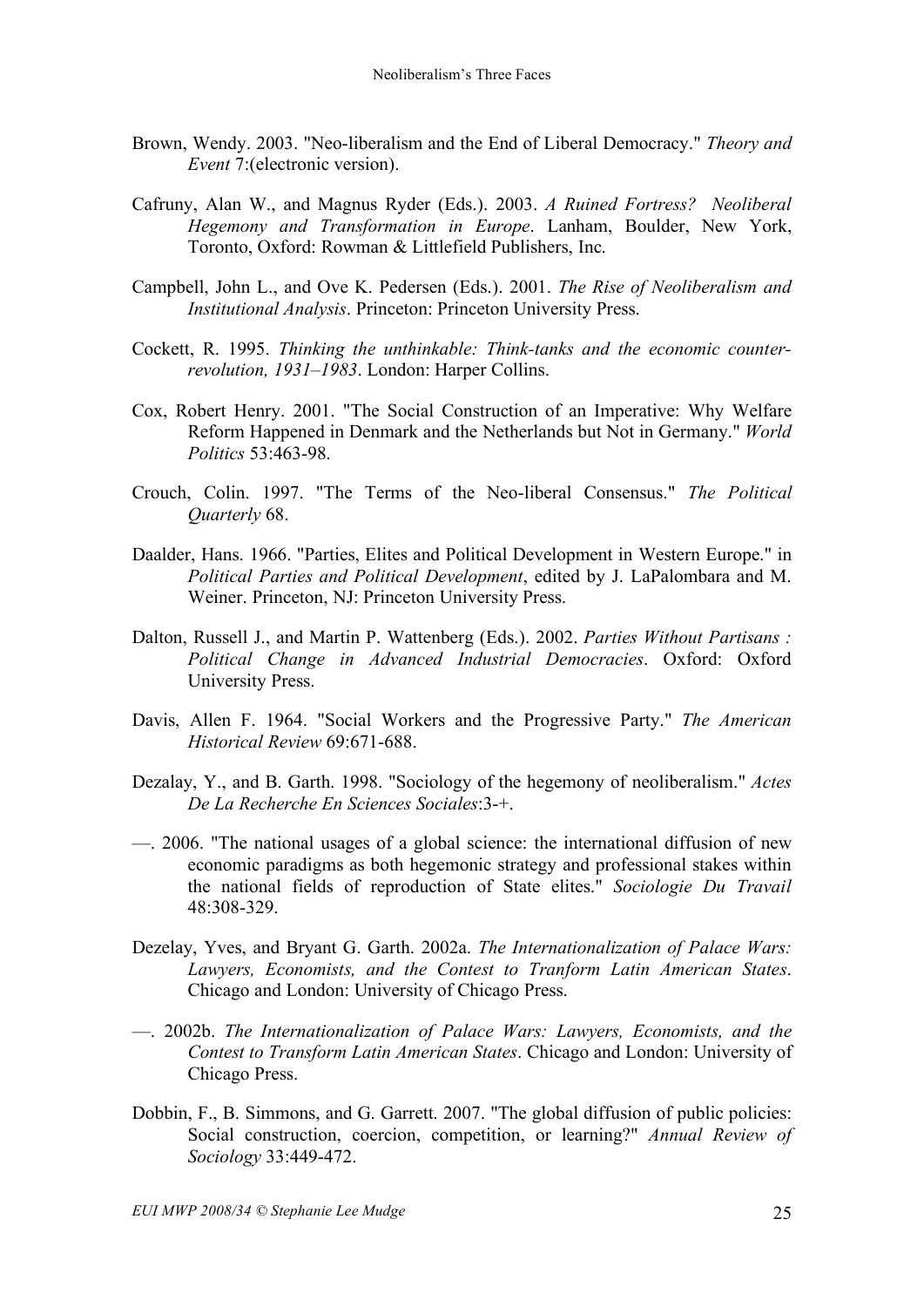Downs, Anthony. 1957. *An Economic Theory of Democracy*. New York: Wiley.

- Esping-Andersen, Gøsta. 1990. *The Three Worlds of Welfare Capitalism*. Princeton, NJ: Princeton University Press.
- —. 1994. "Welfare States and the Economy." in *The Handbook of Economic Sociology*, edited by Neil Smelser and Richard Swedberg. Princeton, NJ: Russell Sage Foundation.
- —. 1997. "After the Golden Age? Welfare State Dilemmas in a Global Economy." Pp. 1-32 in *Welfare States in Transition: National Adaptations in Global Economies*, edited by Gøsta Esping-Andersen. London: Sage Publications.
- —. 1999. *The Social Foundations of Postindustrial Economies*. Oxford: Oxford University Press.
- Farrell, William E. 1983. " 'Neoliberals' in need of constituents " Pp. 8, Column 4 in *The New York Times*. New York, New York.
- Fiorina, Morris P. 2002. "Parties and Partisanship: A 40-Year Retrospective." *Political Behavior* 24:93-115.
- Fourcade-Gourinchas, M., and S. L. Babb. 2002a. "The rebirth of the liberal creed: Paths to neoliberalism in four countries." *American Journal of Sociology* 108:533-579.
- Fourcade-Gourinchas, Marion. 2001. "Politics, institutional structures, and the rise of economics: A comparative study." *Theory and Society* 30:397-447.
- Fourcade-Gourinchas, Marion, and Sarah L. Babb. 2002b. "The Rebirth of the Liberal Creed: Paths to Neoliberalism in Four Countries." *American Journal of Sociology* 108:533-79.
- Fourcade, M. 2006. "The construction of a global profession: The transnationalization of economics." *American Journal of Sociology* 112:145-194.
- FraserInstitute. 2004. "The Fraser Institute at 30: A Retrospective." Vancouver, BC: The Fraser Institute.
- Friedrich, Carl J. . 1955. "The Political Thought of Neo-Liberalism." *American Political Science Review* 49:509-525.
- Giddens, Anthony. 1998. *The Third Way: The Renewal of Social Democracy*. Cambridge, Oxford, and Malden: Polity Press and Blackwell Publishers.
- Gill, Stephen. 2003. "A Neo-Gramscian Approach to European Integration." Pp. 47-70 in *A Ruined Fortress? Neoliberal Hegemony and Transformation in Europe*, edited by Alan W. Cafruny and Magnus Ryner. Lanham, Boulder, New York, Toronto, Oxford: Rowman and Littlefield Publishers, Inc.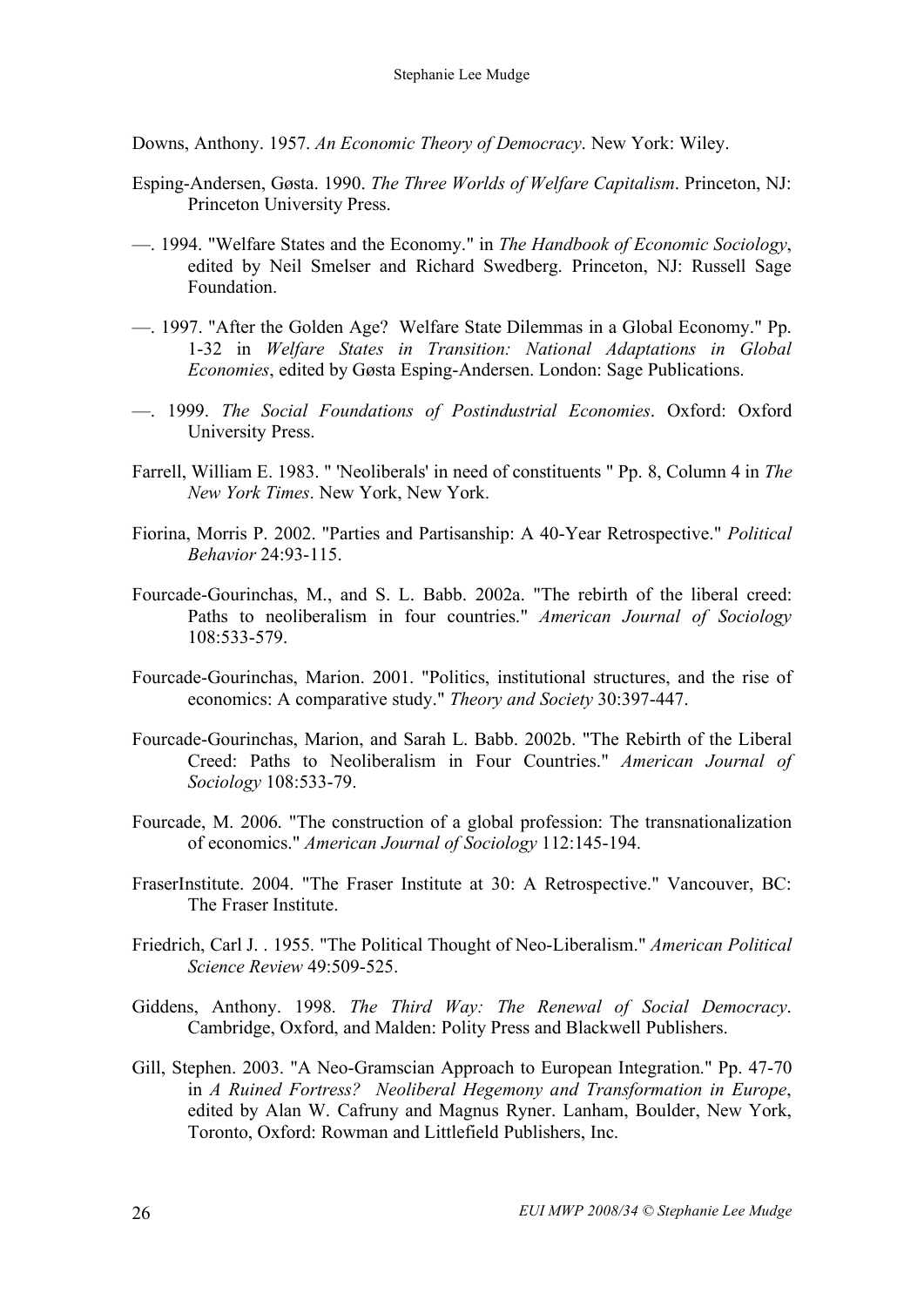- Gunderson, Morley. 1989. "Review: Freedom, Democracy and Economic Welfare, edited by Michael A. Walker, Vancouver, the Fraser Institute, 1988." *Relations Industrielles* 44:465-466.
- Gwartney, James, and Robert Lawson. 2005. "Economic Freedom of the World: 2005 Annual Report." in *Economic Freedom of the World*. Vancouver, BC: The Fraser Institute.
- —. 2007. "Economic Freedom of the World: 2007 Annual Report." Vancouver, B.C.: The Fraser Institute.
- Hale, Jon F. 1995. "The Making of the New Democrats." *Political Science Quarterly* 110:207-232.
- Hall, Peter (Ed.). 1989. *The Political Power of Economic Ideas: Keynesianism Across Nations*. Cambridge, Mass.: Harvard University Press.
- Hall, Peter A., and David Soskice. 2001. *Varieties of Capitalism: The Institutional Foundations of Comparative Advantage*. Oxford: Oxford University Press.
- Hartman, Yvonne. 2005. "In Bed with the Enemy: Some Ideas on the Connections between Neoliberalism and the Welfare State." *Current Sociology* 53:57-73.
- Harvey, David. 1989. *The Condition of Postmodernity*. Oxford: Basil Blackwell.
- —. 2005. *A Brief History of Neoliberalism*. Oxford: Oxford University Press.
- Hayek, Friedrich A. 2007[1944]. *The Road to Serfdom: Text and Documents--The Definitive Edition*. Chicago: University of Chicago Press.
- Henisz, Witold J., Bennet A. Zelner, and Mauro F. Guillen. 2005. "The Worldwide Diffusion of Market-Oriented Infrastructure Reform, 1977-1999." *American Sociological Review* 70:871-897.
- Henisz, Witold J., Bennet A. Zelner, and Mauro F. Guillén. 2005. "The Worldwide Diffusion of Market-Oriented Infrastructure Reform, 1977-1999." *American Sociological Review* 70:871-897.
- Hetherington, Marc J. 2001. "Resurgent Mass Partisanship: The Role of Elite Polarization." *The American Political Science Review* 95:619-631.
- International Democrat Union (IDU). 2005, July 18. "Washington Declaration." Party Leaders' Meeting, Washington D.C.
- Kaid, Lynda, and Christina Holtz-Bacha. 1995. "Political Advertising across Cultures." in *Political Advertising in Western Democracies*, edited by Lynda Kaid and Christina Holtz-Bacha. London: Sage Publications.
- Kay, C. 2007. "From Pinochet to the 'Third Way': Neoliberalism and social transformation in Chile." *Journal of Latin American Studies* 39:412-413.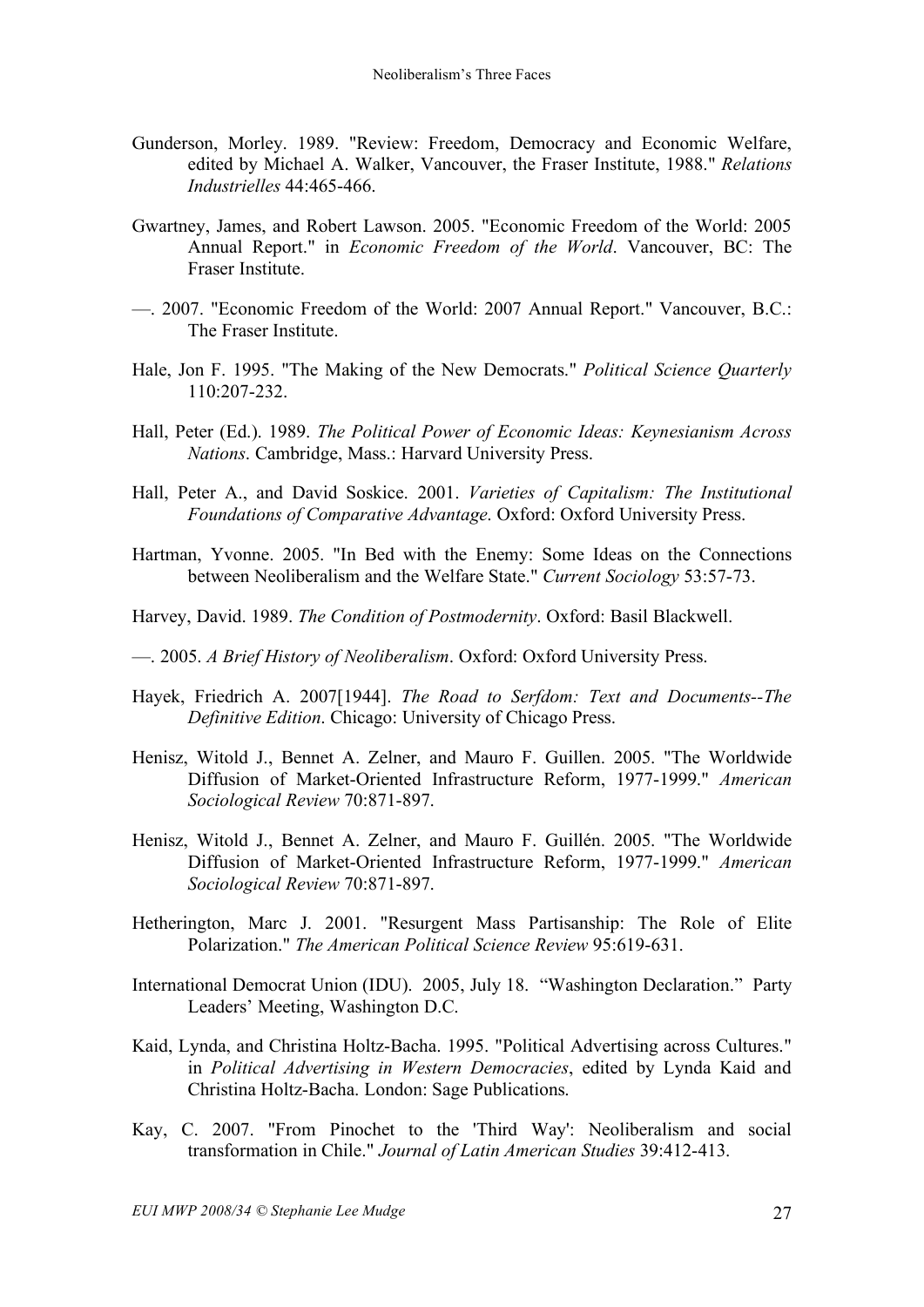- Kelly, J. L. 1997. *Bringing the market back in: The political revitalization of market liberalism*. New York: New York University Press.
- King, Lawrence P., and Iván Szelényi. 2004. *Theories of the New Class: Intellectuals and Power*: Minneapolis, MN, USA: University of Minnesota Press.
- Kirchheimer, Otto. 1966. "The Transformation of the Western European Party Systems." in *Political Parties and Political Development*, edited by Joseph LaPalombara and Myron Weiner. Princeton: Princeton University Press.
- Krippner, Greta, Mark Granovetter, Fred Block, Nicole Biggart, Tom Beamish, Youtien Hsing, Gillian Hart, Giovanni Arrighi, Margie Mendell, John Hall, Michael Burawoy, Steve Vogel, and Sean O'Riain. 2004. "Polanyi Symposium: a conversation on embeddedness." *Socio-Economic Review* 2:109-135.
- LeGrand, Julian, and Saul Estrin. 1989. *Market Socialism*. Oxford: Oxford University Press.
- Lemke, Christiane, and Gary Marks. 1992. *The Crisis of Socialism in Europe*. Durham, NC: Duke University Press.
- Levy, Jonah D. 2001. "Partisan politics and welfare adjustment: the case of France." *Journal of European Public Policy* 8:265 - 285.
- Martin, John Levi. 2003. "What is Field Theory?" *American Journal of Sociology*  $109.1 - 49$
- Massey, Douglas S., Magaly Sanchez R, and Jere R. Behrman. 2006a. "Chronicle of a Myth Foretold: The Washington Consensus in Latin America." *The ANNALS of the American Academy of Political and Social Science* 606:6-7.
- —. 2006b. "Of Myths and Markets." *The ANNALS of the American Academy of Political and Social Science* 606:8-31.
- Meyer, John W., and Brian Rowan. 1991. "Institutionalized Organizations: Formal Structure as Myth and Ceremony." Pp. 41-62 in *The New Institutionalism in Organizational Analysis*, edited by Walter W. Powell and Paul J. DiMaggio. Chicago: University of Chicago Press.
- Pierson, Paul. 1994. *Dismantling the Welfare State*. Cambridge: Cambridge University Press.
- Pierson, Paul 1996. "The New Politics of the Welfare State." *World Politics* 48:143-79.
- Pontusson, J. 1992. *The Limits of Social Democracy: Investment Politics in Sweden*, Ithaca, NY, Cornell University Press.
- Pontusson, J. 1994. 'Sweden: After the Golden Age'. In Anderson, P. and Camiller, P. (eds) *Mapping the West European Left*, London, Verso, pp. 23–54.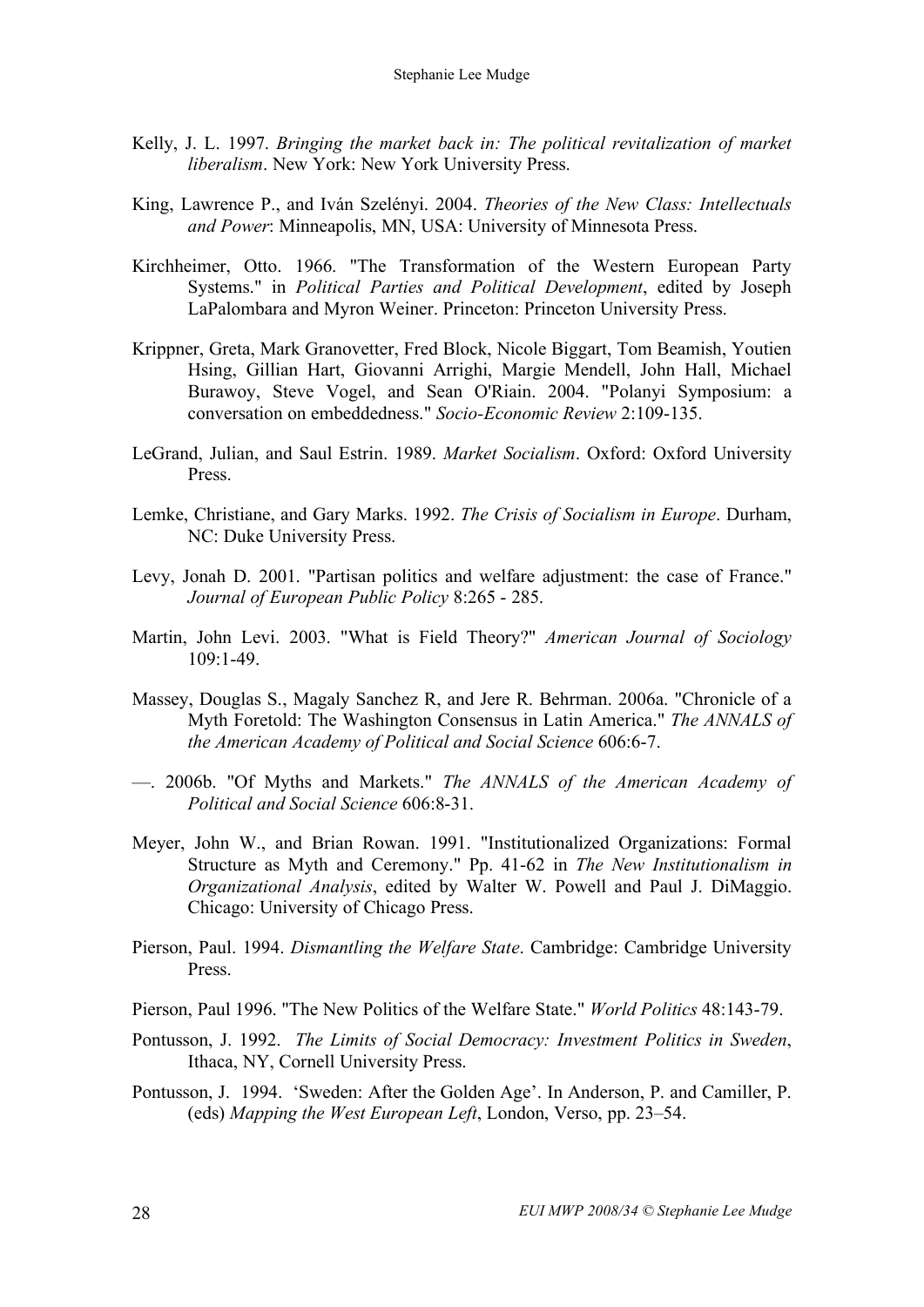- Power, M. 2005. "Victims of the Chilean miracle: Workers and neoliberalism in the Pinochet era, 1973-2002." *Latin American Politics and Society* 47:199-203.
- Prasad, Monica. 2005. "Why Is France So French? Culture, Institutions, and Neoliberalism, 1974-1981." *American Journal of Sociology* 111:357-407.
- —. 2006. *The Politics of Free Markets: The Rise of Neoliberal Economic Policies in Britain, France, Germany and the United States*. Chicago: The University of Chicago Press.
- Quinn, Dennis P., and A. Maria Toyoda. 2007. "Ideology and Voter Preferences as Determinants of Financial Globalization." *American Journal of Political Science* 51:344-363.
- Rodgers, Daniel T. 1998. *Atlantic Crossings: Social Politics in a Progressive Age*. Cambridge: Harvard University Press.
- Rokkan, Stein. 1970. "Nation-Building, Cleavage Formation and the Structuring of Mass Politics." in *Citizens, Elections, Parties*, edited by McKay.
- Roosevelt, Franklin D. 1941. "Annual Address to Congress." Hyde Park, NY: Franklin D. Roosevelt Presidential Library and Museum.
- Rothenberg, Randall. 1984. *The Neoliberals: Creating the New American Politics*. New York: Simon and Schuster.
- Rueschemeyer, Dietrich, and Theda Skocpol. 1996. *States, Social Knowledge and the Origins of Modern Social Policies*. Princeton and New York: Princeton University Press and the Russell Sage Foundation.
- Sartori, Giovanni. 1976(2005). *Parties and Party Systems: A Framework for Analysis*. Essex: ECPR Press.
- Sassoon, Donald. 1996. *Social Democracy at the Heart of Europe*. London: Institute for Public Policy Research.
- (Ed.). 1997. *Looking Left: European Socialism after the Cold War*. London, New York, Rome: I.B. Tauris Publishers and The Gramsci Foundation.
- Scammell, Margaret 1995. *Designer Politics: How Elections are Won*. Houndmills, Basingstoke: Macmillan.
- Simmons, Beth A., Frank Dobbin, and Geoffrey Garrett. 2006. "Introduction: The International Diffusion of Liberalism." *International Organization* 60:781-810.
- Smith, J.A. 1993. *The idea brokers: Think tanks and the rise of the new policy elite*. New York: The Free Press.
- Steinmo, K. , K. Thelen, and F. Longstreth (Eds.). 1992. *Structuring Politics: Historical Institutionalism in Comparative Perspective*. Cambridge: Cambridge University Press.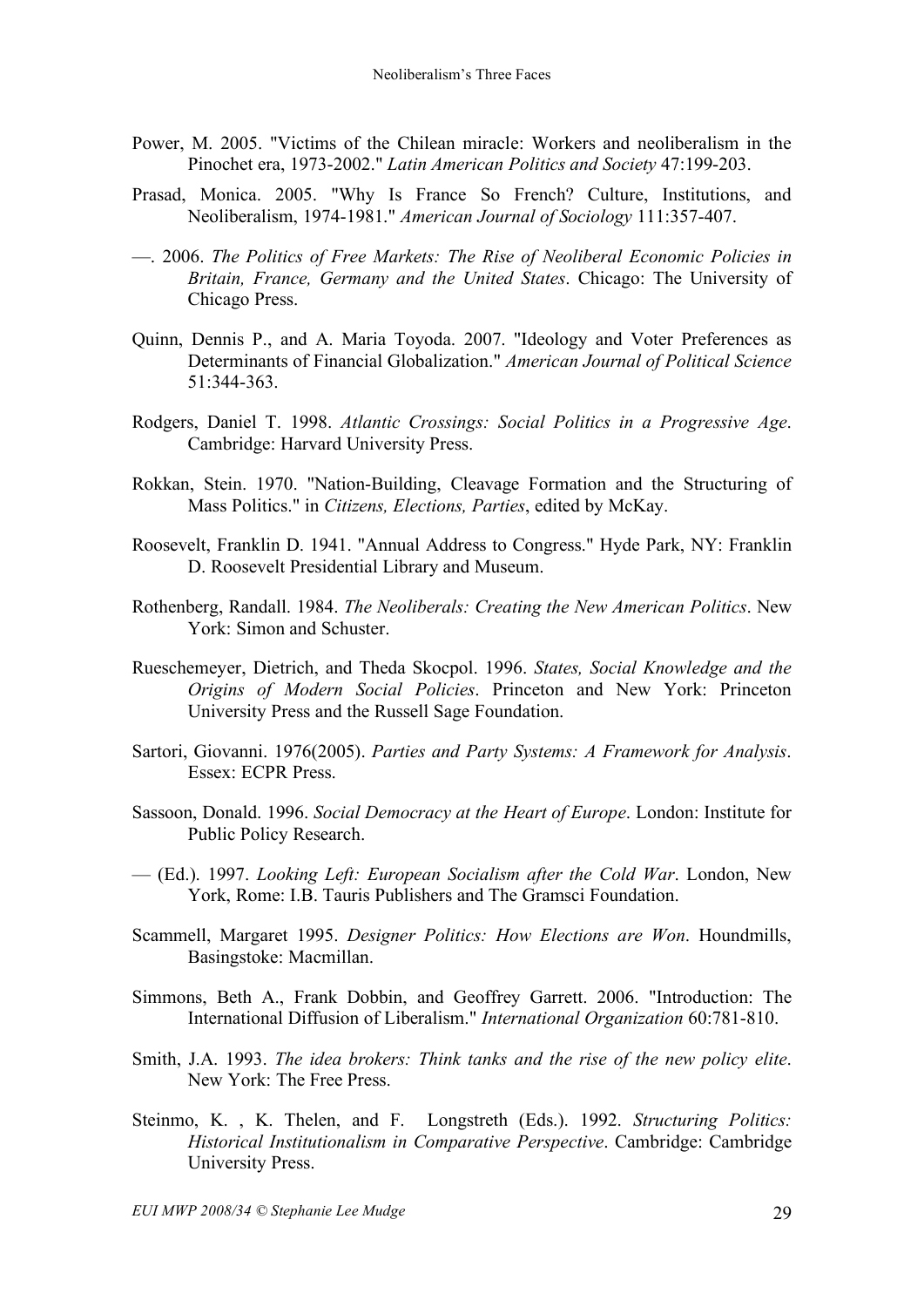- Stiglitz, Joseph E. 2002. *Globalization and Its Discontents*. New York and London: W.W. Norton and Company.
- Stone-Sweet, Alec, and Wayne Sandholtz (Eds.). 1999. *European Integration and Supranational Governance*. Oxford: Oxford University Press.
- Stone-Sweet, Alec, Wayne Sandholtz, and Neil Fligstein (Eds.). 2001. *The Institutionalization of Europe*. Oxford: Oxford University Press.
- Sutton, John R. 2004. "The Political Economy of Imprisonment in Affluent Western Democracies, 1960-1990." *American Sociological Review* 69:170-189.
- Szajkowski, Bogdan (Ed.). 2005. *Political Parties of the World*. London: John Harper Publishing Inc.
- Taylor, Robert. 2002. "Triumph without triangulation; Observations on Sweden's election " in *New Statesman*.
- Teles, Steven, and Daniel A. Kenney. 2008. "Spreading the Word: The Diffusion of American Conservatism in Europe and Beyond." in *Growing Apart? America and Europe in the 21st Century*, edited by Jeffrey Kopstein and Sven Steinmo. Cambridge and New York: Cambridge University Press.
- Therborn, Göran. 2007. "After Dialectics: Radical Social Theory in a Post-Communist World." *New Left Review* 43:63-114.
- Valdes, J.G. 1995. *Pinochet's economists: The Chicago School in Chile*. Cambridge: Cambridge University Press.
- Wacquant, Loïc. 2007. *Punishing the Poor: The New Government of Social Insecurity*. Durkham, NC: Duke University Press.
- Weir, Margaret, and Theda Skocpol. 1985. "State Structures and the Possibilities for "Keynesian" Repsonses to Depression in Sweden, Britain and the United States." Pp. 107-168 in *Bringing the State Back In*, edited by Peter B. Evans, Dietrich Rueschemeyer, and Theda Skocpol. Cambridge: Cambridge University Press.
- Weyland, Kurt. 1999. "Neoliberal populism in Latin America and eastern Europe." *Comparative Politics* 31:379-401.
- Williamson, John. 1990. "What Washington Means by Policy Reform." in *Latin American Adjustment: How Much Has Happened?*, edited by John Williamson. Washington, D.C: Institute for International Economics.
- —. 1993. "Democracy and the "Washington Consensus"." *World Development* 21:1329- 1336.
- Woolley, John T. 1982. "Monetarists and the Politics of Monetary Policy." *Annals of the American Academy of Political and Social Science* 459:148-160.